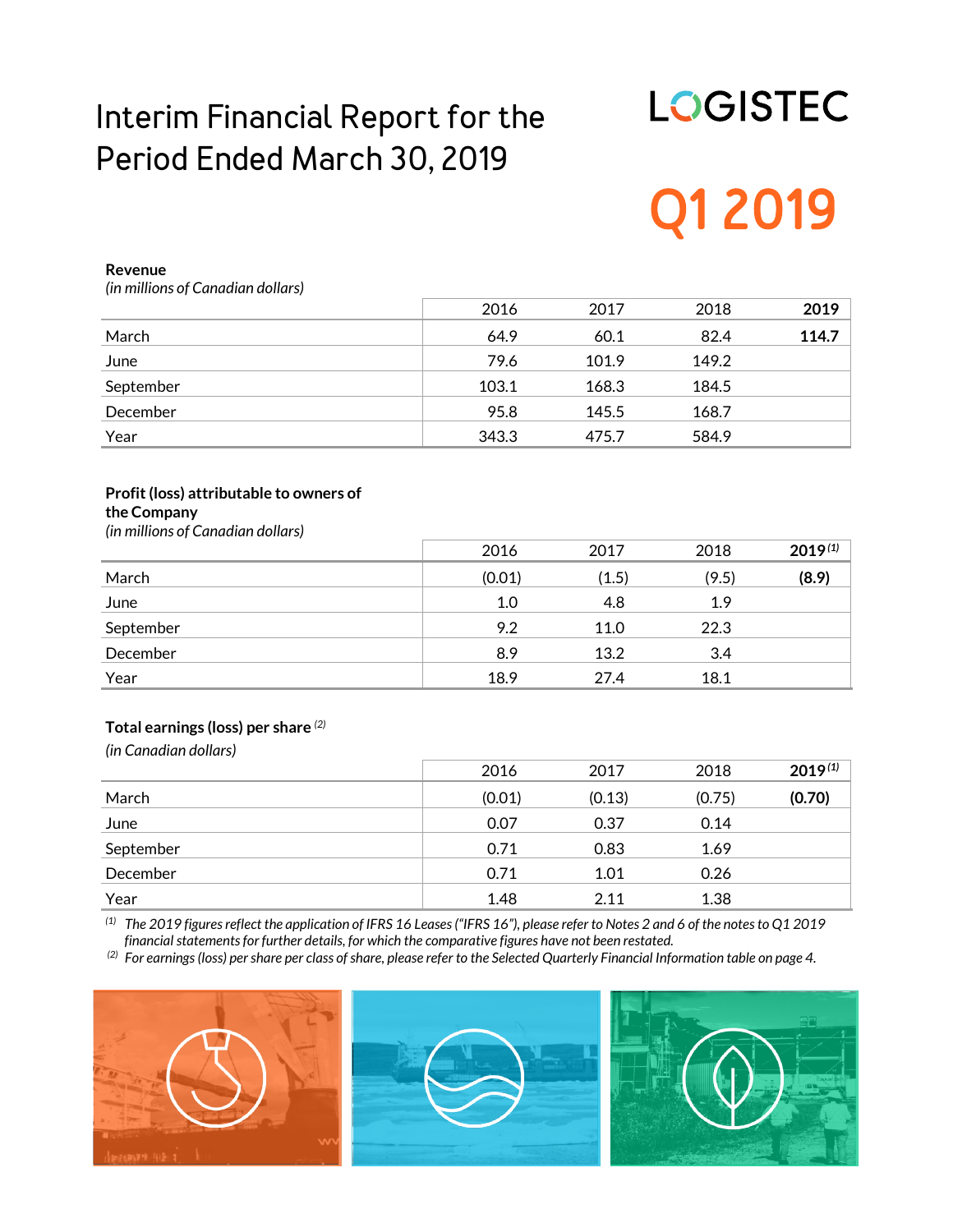# **To Our Shareholders**

During the first quarter of 2019, consolidated revenue totalled \$114.7 million, an increase of \$32.3 million or 39.2% over the same period in 2018. Revenue from the marine services segment rose by 44.0%, from \$63.3 million to \$91.1 million. Cargo handling activities were very strong in the first quarter. We also benefitted from two additional months of Gulf Stream Marine Inc. ("GSM") in 2019, our new Gulf terminals purchased in early March 2018, and, to a lesser extent, the results of Pate Stevedore Company, Inc. ("Pate"), our new Florida terminals purchased in May 2018. Our teams have integrated well, and we are confident that we will achieve positive synergies going forward. Revenue from the environmental services segment amounted to \$23.6 million, an increase of \$4.4 million or 23.2% over the first quarter of 2018.

The adjusted EBITDA *(1)* for the quarter closed at \$1.2 million.

The first quarter of 2019 closed with a consolidated loss attributable to owners of the Company of \$8.9 million, compared with a loss of \$9.5 million in the first quarter of 2018. Loss from the marine services segment amounted to \$1.0 million in the first quarter of 2019, \$3.1 million less than the \$2.1 million profit reported for the same quarter of 2018. However, cargo handling performance was in line with 2018 if we exclude higher professional fees, increased finance expense to support the business combinations, and the incremental expenses related to the transition to IFRS 16 that were recorded in Q1 2019. Loss from the environmental services segment amounted to \$11.3 million in the first quarter of 2019, \$0.9 million less than the \$12.2 million loss reported for the same quarter of 2018. This segment is particularly affected by weather conditions in winter months since most of its operations, Aqua-Pipe or site remediation, require soil excavation and manipulation.

The loss attributable to owners of the Company translated to a total basic and diluted loss per share of \$0.70, of which \$0.67 was attributable to Class A Common Shares and \$0.74 to Class B Subordinate Voting Shares.

# **Outlook**

We are cautiously optimistic about the outlook for the remainder of the year. We expect a good performance from our marine services, where we have recently added two break-bulk terminals in Cleveland (OH) to our network. We also expect a strong year with our Arctic transportation business, where we were successful in winning larger contracts from the government of Nunavut and have taken the opportunity to modernize our fleet. We replaced two vessels with younger, larger ships.

The outlook for our environmental services is also good. Although we foresee lower revenue for our Aqua-Pipe business in Québec, we are very excited about the increasing demand for the Neofit<sup>®+Plus</sup> technology, a water pipe liner that prevents lead from seeping into the drinking water. We are also focused on improving the performance of FER-PAL, our subsidiary based in Toronto (ON), that installs Aqua-Pipe in Canada and the Midwest.

As well as pursuing margin improvement, we also continue to seek new growth opportunities in both our marine and environmental services segments.

George R. Jones Madeleine Paquin, C.M.

*(signed)* George R. Jones *(signed)* Madeleine Paquin Chairman of the Board President and Chief Executive Officer

May 9, 2019

*(1) Adjusted EBITDA is a non-IFRS measure, please refer to the Non-IFRS Measure section on page 5.*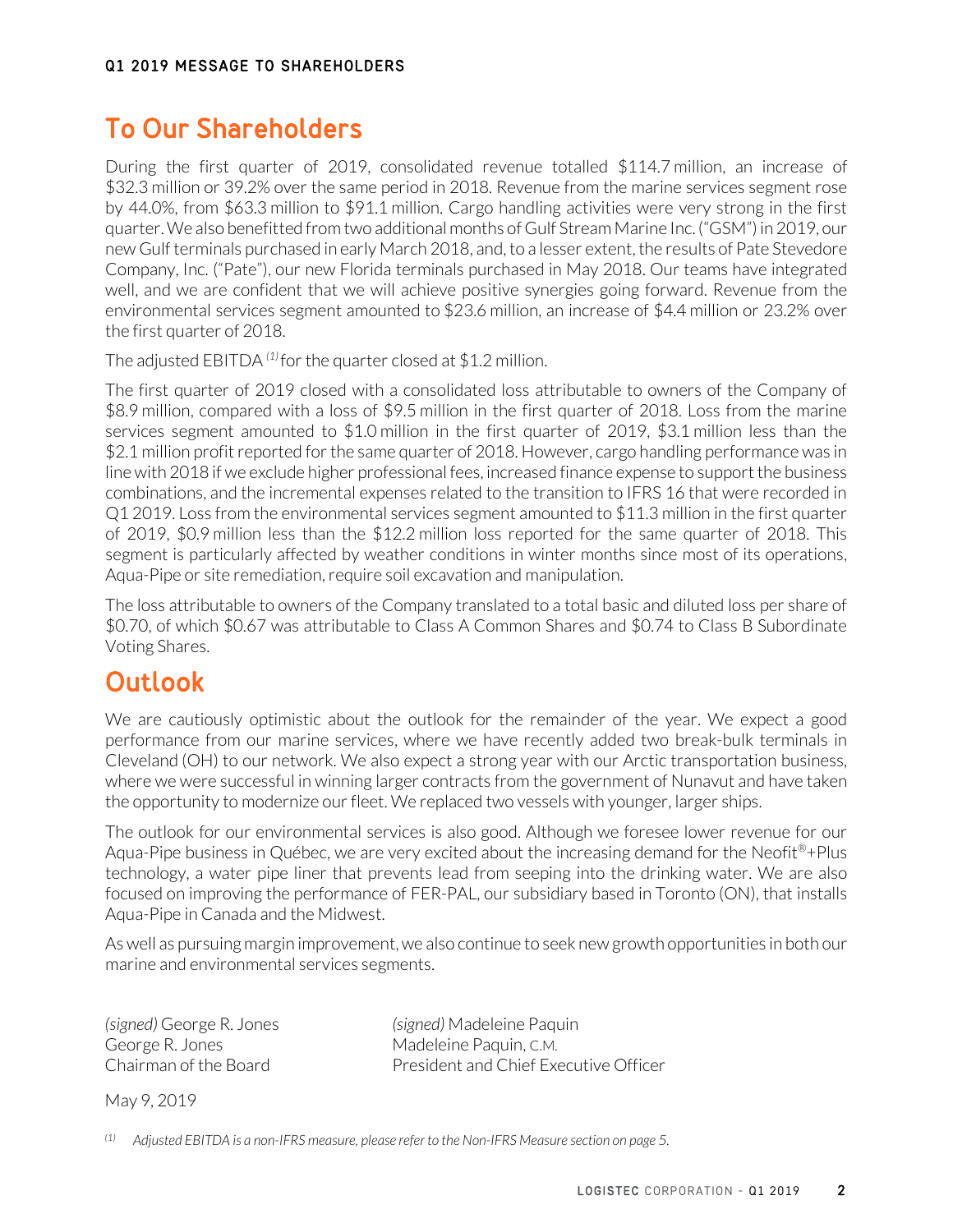# **Introduction**

This management's discussion and analysis ("MD&A") deals with LOGISTEC Corporation's operations, results and financial position for the three-month periods ended March 30, 2019, and March 31, 2018. All financial information contained in this MD&A and the attached unaudited condensed consolidated interim financial statements ("Q1 2019 financial statements") has been prepared in accordance with International Financial Reporting Standards ("IFRS") using the same accounting policies as outlined in Note 2 of the notes to 2018 audited consolidated financial statements, except as described in Note 2 of the notes to Q1 2019 financial statements. In this report, unless indicated otherwise, all dollar amounts are expressed in Canadian dollars.

# **Our Business**

The Company is incorporated in the Province of Québec and its shares are listed on the Toronto Stock Exchange ("TSX") under the ticker symbols LGT.A and LGT.B. The Company's largest shareholder is Sumanic Investments Inc.

The operations of LOGISTEC Corporation, its subsidiaries, and its joint ventures (collectively "LOGISTEC", the "Company", "we", "us", or "our") are divided into two segments: marine services and environmental services.

# Marine Services

LOGISTEC Corporation provides specialized cargo handling and other services to a wide variety of marine, municipal and industrial customers. The Company has cargo handling facilities in 36 ports and 62 terminals across North America. It is widely diversified on the basis of cargo type and port location with a good balance between import and export activities.

Our other marine services include marine transportation services geared primarily to the Arctic coastal trade and agency services to foreign shipowners and operators serving the Canadian market.

## Environmental Services

The Company, through its subsidiaries Sanexen Environmental Services Inc. ("Sanexen") and FER-PAL Construction Ltd. ("FER-PAL"), operates in the environmental sector. It provides services to industrial and municipal organizations relative to trenchless structural rehabilitation of underground water mains, regulated materials management, site remediation, risk assessment, and manufacturing of woven hoses.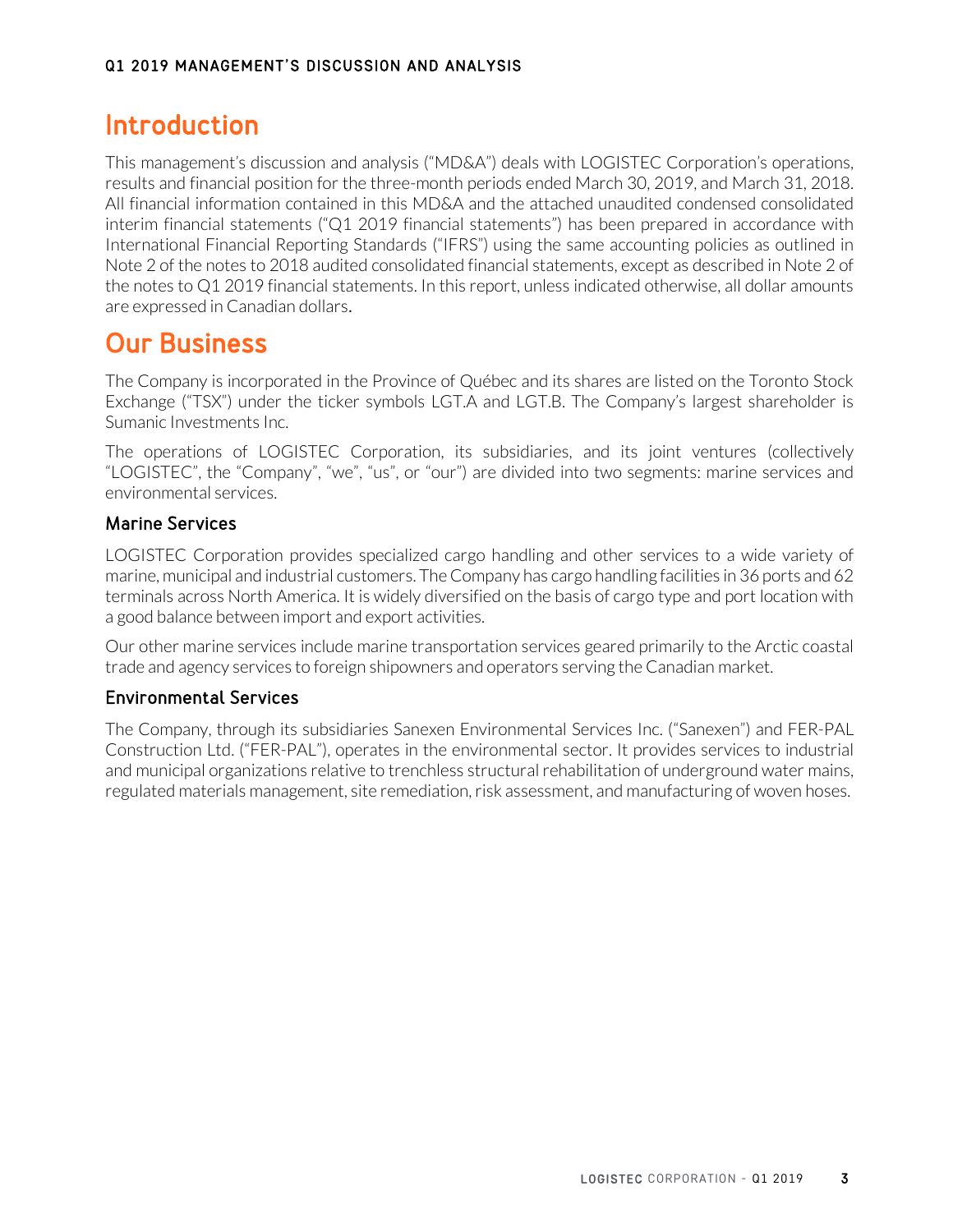# **Selected Quarterly Financial Information**

*(in thousands of Canadian dollars, except per share amounts)*

|                                                      | Q1       | Q <sub>2</sub> | Q <sub>3</sub> | Q4      | Year    |
|------------------------------------------------------|----------|----------------|----------------|---------|---------|
|                                                      | \$       | \$             | \$             | \$      | \$      |
| $2019^{(1)}$                                         |          |                |                |         |         |
| Revenue                                              | 114,748  |                |                |         |         |
| Profit (loss) attributable to owners of the Company  | (8,890)  |                |                |         |         |
|                                                      |          |                |                |         |         |
| Profit (loss) for the period                         | (8,931)  |                |                |         |         |
| PLUS:                                                |          |                |                |         |         |
| Depreciation and amortization expense                | 10,834   |                |                |         |         |
| Net finance expense                                  | 2,552    |                |                |         |         |
| Income taxes                                         | (3,287)  |                |                |         |         |
| Adjusted EBITDA <sup>(2)</sup>                       | 1,168    |                |                |         |         |
|                                                      |          |                |                |         |         |
| Basic earnings (loss) per Class A Common Share (3)   | (0.67)   |                |                |         |         |
| Basic earnings (loss) per Class B Subordinate Voting |          |                |                |         |         |
| Share $(4)$                                          | (0.74)   |                |                |         |         |
| Total basic earnings (loss) per share                | (0.70)   |                |                |         |         |
|                                                      |          |                |                |         |         |
| Diluted earnings (loss) per Class A share            | (0.67)   |                |                |         |         |
| Diluted earnings (loss) per Class B share            | (0.74)   |                |                |         |         |
| Total diluted earnings (loss) per share              | (0.70)   |                |                |         |         |
|                                                      |          |                |                |         |         |
| 2018                                                 |          |                |                |         |         |
| Revenue                                              | 82,442   | 149,182        | 184,537        | 168,717 | 584,878 |
| Profit (loss) attributable to owners of the Company  | (9, 477) | 1,868          | 22,256         | 3,413   | 18,060  |
| Profit (loss) for the period                         | (8,326)  | 3,060          | 19,823         | 3,437   | 17,994  |
| PLUS:                                                |          |                |                |         |         |
| Depreciation and amortization expense                | 6,083    | 6,485          | 7,385          | 8,627   | 28,580  |
| Impairment charge                                    |          |                |                | 6,821   | 6,821   |
| Net finance expense                                  | 804      | 2,745          | 1,858          | 2,067   | 7,474   |
| Income taxes                                         | (1,745)  | 2,630          | 4,081          | (1,658) | 3,308   |
| Adjusted EBITDA <sup>(2)</sup>                       | (3, 184) | 14,920         | 33,147         | 19,294  | 64,177  |
|                                                      |          |                |                |         |         |
| Basic earnings (loss) per Class A share              | (0.72)   | 0.14           | 1.68           | 0.26    | 1.37    |
| Basic earnings (loss) per Class B share              | (0.80)   | 0.16           | 1.85           | 0.28    | 1.51    |
| Total basic earnings (loss) per share                | (0.75)   | 0.15           | 1.75           | 0.27    | 1.43    |
|                                                      |          |                |                |         |         |
| Diluted earnings (loss) per Class A share            | (0.72)   | 0.14           | 1.62           | 0.25    | 1.32    |
| Diluted earnings (loss) per Class B share            | (0.80)   | 0.15           | 1.78           | 0.27    | 1.45    |
| Total diluted earnings (loss) per share              | (0.75)   | 0.14           | 1.69           | 0.26    | 1.38    |

*(1) The 2019 figures reflect the application of IFRS 16 Leases ("IFRS 16"), please refer to Notes 2 and 6 of the notes to Q1 2019 financial statements for further details, for which the 2018 figures have not been restated.*

*(2) Adjusted EBITDA is a non-IFRS measure, please refer to the Non-IFRS Measure section on page 5.*

*(3) Class A Common Share ("Class A share").*

*(4) Class B Subordinate Voting Share ("Class B share").*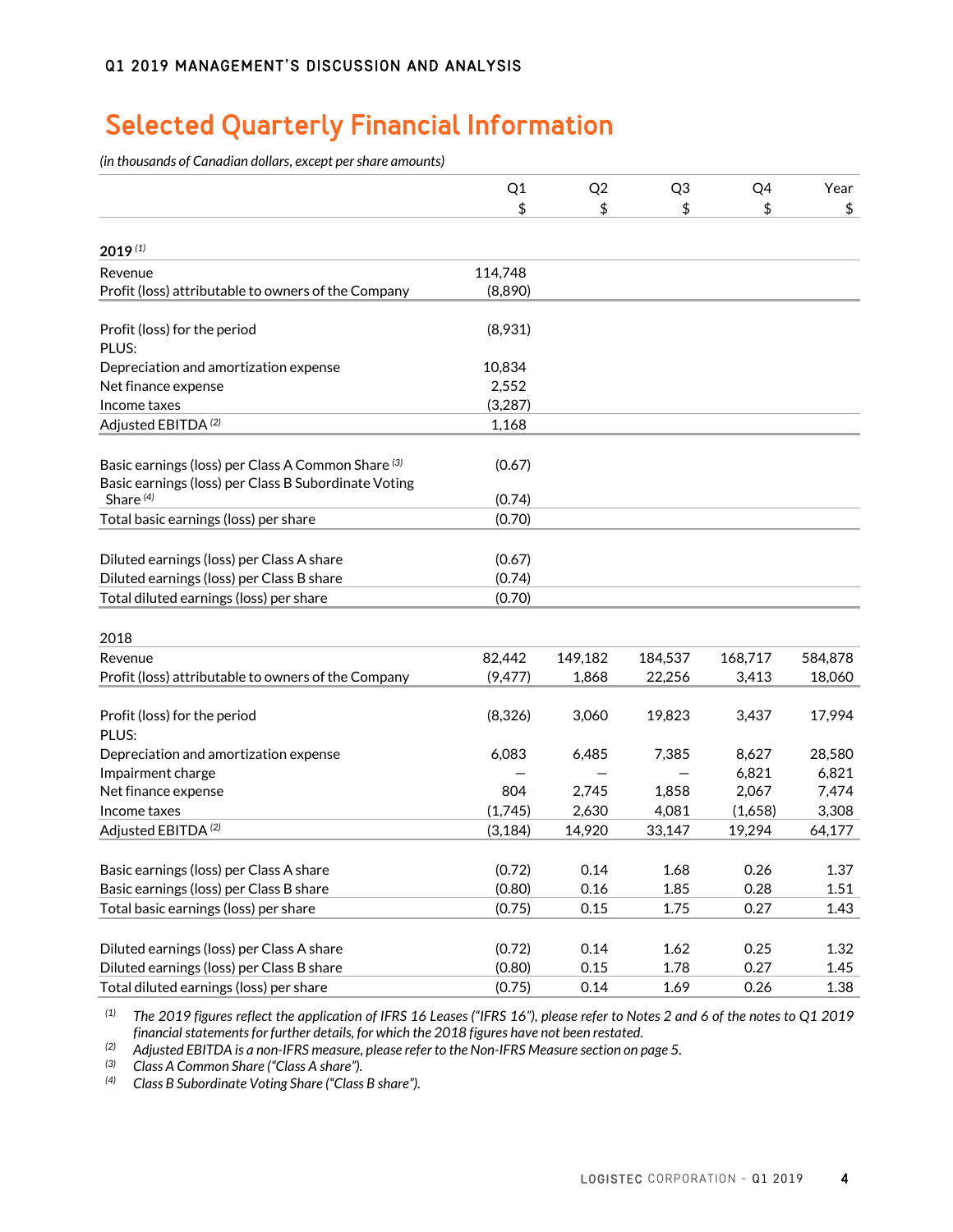# **Non-IFRS Measure**

In this MD&A, the Company uses a measure that is not in accordance with IFRS. Adjusted earnings before interest expense, income taxes, depreciation and amortization expense ("adjusted EBITDA") is not defined by IFRS and cannot be formally presented in the Q1 2019 financial statements. The definition of adjusted EBITDA excludes the Company's impairment charge. The definition of adjusted EBITDA used by the Company may differ from those used by other companies. Even though adjusted EBITDA is a non-IFRS measure, it is used by managers, analysts, investors and other financial stakeholders to analyze and assess the Company's performance and management from a financial and operational standpoint.

# **Seasonal Nature of Operations**

Marine services are affected by weather conditions and are therefore of a seasonal nature. During the winter months, the St. Lawrence Seaway is closed. There is no activity on the Great Lakes, reduced activity on the St. Lawrence River, and no activity in Arctic transportation due to ice conditions.

Environmental services are also affected by weather conditions, as the majority of the specialized services offered depend upon the excavation of soils, which is more difficult during the winter.

Historically, the first quarter and, to a lesser extent, the second quarter have always presented a lower level of activity and yielded weaker results than the other quarters. The third and fourth quarters are usually the most active.

# **Business Combinations**

## 2018 Business Combinations

### GSM

On March 1, 2018, the Company acquired 100% ownership of GSM Maritime Holdings, LLC, the ultimate owner of Gulf Stream Marine Inc. ("GSM"), for a purchase price of US\$67.6 million (CA\$85.6 million), subject to certain adjustments. GSM performs cargo handling operations in the U.S. Gulf Coast for a diverse mix of customers.

# PATE

On May 25, 2018, the Company acquired 100% ownership of Pate Stevedore Company, Inc. ("Pate") for a purchase price of US\$9.6 million (CA\$12.4 million), subject to certain adjustments. Pate provides cargo handling and distribution services at its Florida operations.

As at March 30, 2019, the Company finalized estimates of the fair value of assets acquired and liabilities assumed. Consequently, intangible assets were increased by \$5.6 million, property, plant and equipment was increased by \$1.9 million, and current assets were decreased by \$0.2 million with an offsetting adjustment to goodwill in the amount of \$7.4 million. The comparative figures of the condensed consolidated statements of financial position have been changed accordingly.

Please refer to Note 5 of the notes to Q1 2019 financial statements for further details.

# **Results**

## Revenue

Consolidated revenue totalled \$114.7 million for the first quarter of 2019, up \$32.3 million or 39.2% from \$82.4 million for the same period in 2018. Consolidated revenue was positively affected by \$3.2 million due to a strengthening U.S. dollar against the Canadian dollar in the first quarter of 2019, in contrast to the Canadian/U.S. dollar translation rate in the first quarter of 2018.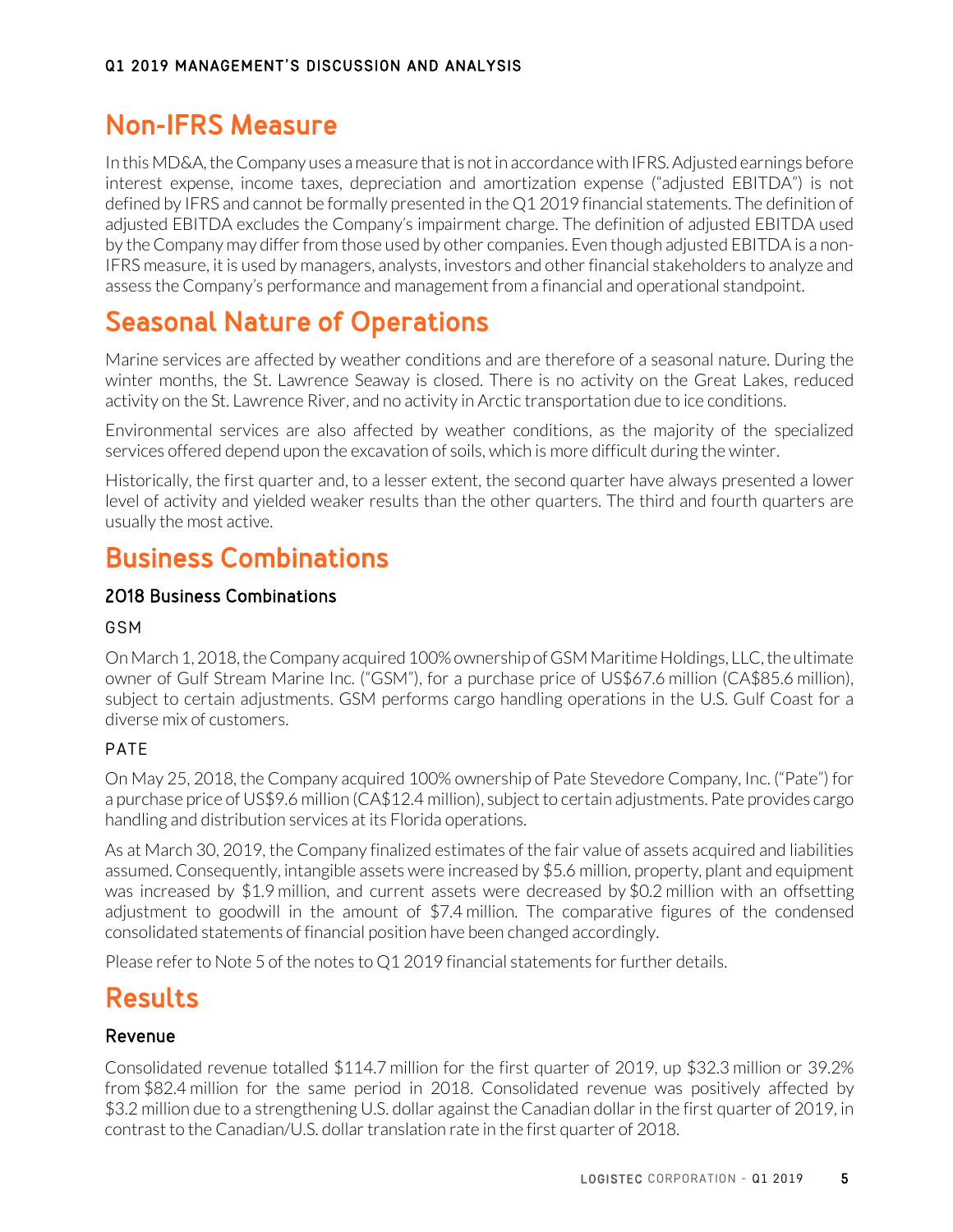### Q1 2019 MANAGEMENT'S DISCUSSION AND ANALYSIS

In the first quarter of 2019, revenue in the marine services segment amounted to \$91.1 million, up by \$27.9 million or 44.0% over the first quarter of 2018. This increase stems from two factors: the business combinations of GSM and Pate, which contributed an additional \$25.4 million in sales during the first quarter of 2019, and a general volume increase in our bulk and break-bulk terminals, which saw more activity in this quarter than in the same period in 2018.

Revenue from the environmental services segment rose to \$23.6 million, up from \$19.2 million in the first quarter of 2018. This increase is mainly due to higher revenue than last year from the sale of goods and from services relating to rehabilitation of underground water mains.

### Employee Benefits Expense

In the first quarter of 2019, employee benefits expense rose by \$12.0 million to \$58.4 million, a significant increase over the \$46.4 million recorded for the same quarter in 2018. This increase is due to the business combinations of GSM and Pate, which represent an additional expense of \$12.0 million. The ratio of employee benefits expense to consolidated revenue was 50.9%, compared with 56.2% for the same period last year. Although the employee benefits expense is mostly variable, this lower expense ratio comes from the environmental services segment and is the result of higher revenues to absorb the fixed portion of the employee benefits expense.

## Equipment and Supplies Expense

Equipment and supplies expense amounted to \$34.4 million in the first quarter of 2019, an increase of \$10.0 million or 41.2% over the \$24.3 million reported in the first quarter of 2018. This increase is in line with the revenue increase. The ratio of equipment and supplies expense to consolidated revenue was stable at 29.9% for the first quarter of 2019, compared with 29.5% for the first quarter of 2018.

### Rental Expense

Rental expense stood at \$9.5 million for the first quarter of 2019, or \$13.0 million, when we exclude the impact of the application of IFRS 16. The ratio of rental expense to consolidated revenue, excluding the impact of IFRS 16, was 11.3%, which is similar to 11.5% for the same period last year.

IFRS 16 requires the recognition of an asset and a related liability for all contractual obligations previously accounted for as operating leases under IAS 17 *Leases*, unless the contract term is 12 months or less or the underlying asset has a low value. Lease payments falling under the scope of IFRS 16 amount to \$3.5 million and are presented in the unaudited condensed consolidated interim statements of cash flows as repayment of lease liabilities and interest paid, instead of as rental expense. Please refer to Notes 2 and 6 of the notes to Q1 2019 financial statements for further details.

### Other Expenses

Other expenses stood at \$10.7 million, representing a variation of \$4.5 million or 73.7% compared to the first quarter of 2018. This increase stems from two factors: the two new business combinations made in the last 12 months and professional fees incurred to analyze business development opportunities.

### Depreciation and Amortization Expense

Depreciation and amortization expense amounted to \$10.8 million for the first quarter of 2019, up \$4.8 million from \$6.1 million for the same period in 2018. Of this increase, \$2.0 million relates to depreciation and amortization of the newly acquired businesses, and \$3.0 million relates to depreciation of the additional right of use of assets created under IFRS 16. The increased depreciation expense related to IFRS 16 should be analyzed in conjunction with the reduced rental expense and increased finance expense.

Please refer to Notes 2 and 6 of the notes to Q1 2019 financial statements for further details.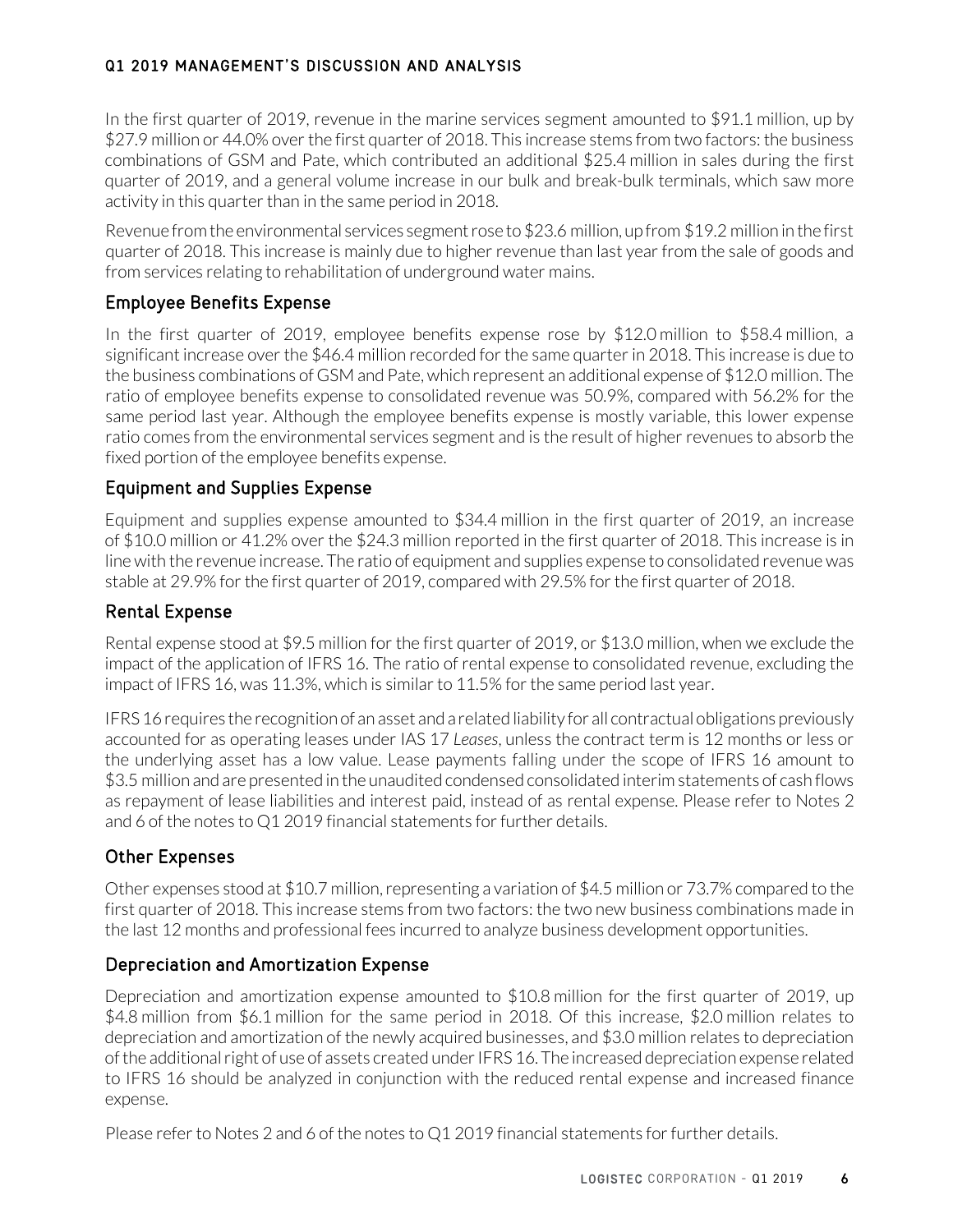### Q1 2019 MANAGEMENT'S DISCUSSION AND ANALYSIS

### Other Gains and Losses

Other gains and losses varied by \$1.5 million, from a \$0.2 million gain in the first quarter of 2018 to a \$1.3 million loss in this quarter. This variance is mainly related to unrealized exchange losses on translating net working capital denominated in U.S. dollars, given the weakened Canadian dollar.

#### Finance Expense

Finance expense amounted to \$2.9 million in the first quarter of 2019, an increase of \$2.0 million over the \$0.9 million reported for the same quarter of 2018. Of this increase, \$0.9 million relates to the accretion expense of the additional liabilities created under IFRS 16. The remaining variance relates to a higher borrowing base following financing of the business combinations of GSM and Pate that occurred during the first half of 2018. The increased finance expense related to IFRS 16 should be analyzed in conjunction with the reduced rental expense and increased depreciation expense.

Please refer to Notes 2 and 6 of the notes to Q1 2019 financial statements for further details.

### Profit for the Period and Earnings per Share

Overall, the Company reported a loss attributable to owners of the Company of \$8.9 million in the first quarter of 2019, which is similar to the \$9.5 million loss recorded in the corresponding period last year. This translated into a basic and diluted loss per share of \$0.70, of which \$0.67 was attributable to Class A shares and \$0.74 to Class B shares.

Our marine services segment decreased its profit when compared with the same quarter of 2018. From an operational point of view, however, cargo handling performance was in line with 2018 if we exclude the professional fees incurred to analyze business development opportunities, the increased finance expense to support the business combinations, and the incremental expenses related to the transition to IFRS 16 that were recorded in Q1 2019.

The loss from the environmental services segment amounted to \$11.3 million in the first quarter of 2019, \$0.9 million less than the \$12.2 million loss reported for the same quarter of 2018. The decreased loss, as explained earlier, is the result of higher revenue to absorb the fixed cost structure at the beginning of the year. This segment is particularly affected by the weather in winter months since most of its operations, Aqua-Pipe or site remediation, require soil excavation and manipulation.

All other items of the unaudited condensed consolidated interim statements of earnings varied according to normal business parameters.

# **Dividends**

On March 15, 2019, the Board of Directors declared dividends of \$0.09075 per Class A share and \$0.099825 per Class B share for a total consideration of \$1.2 million.

On May 9, 2019, the Board of Directors declared dividends of \$0.09075 per Class A share and \$0.099825 per Class B share, for a total consideration of \$1.2 million. These dividends will be paid on July 5, 2019, to shareholders of record as of June 21, 2019.

The Company's Board of Directors determines the level of dividend payments. Although LOGISTEC does not have a formal dividend policy, the practice to date has been to maintain regular quarterly dividends with modest increases over the years.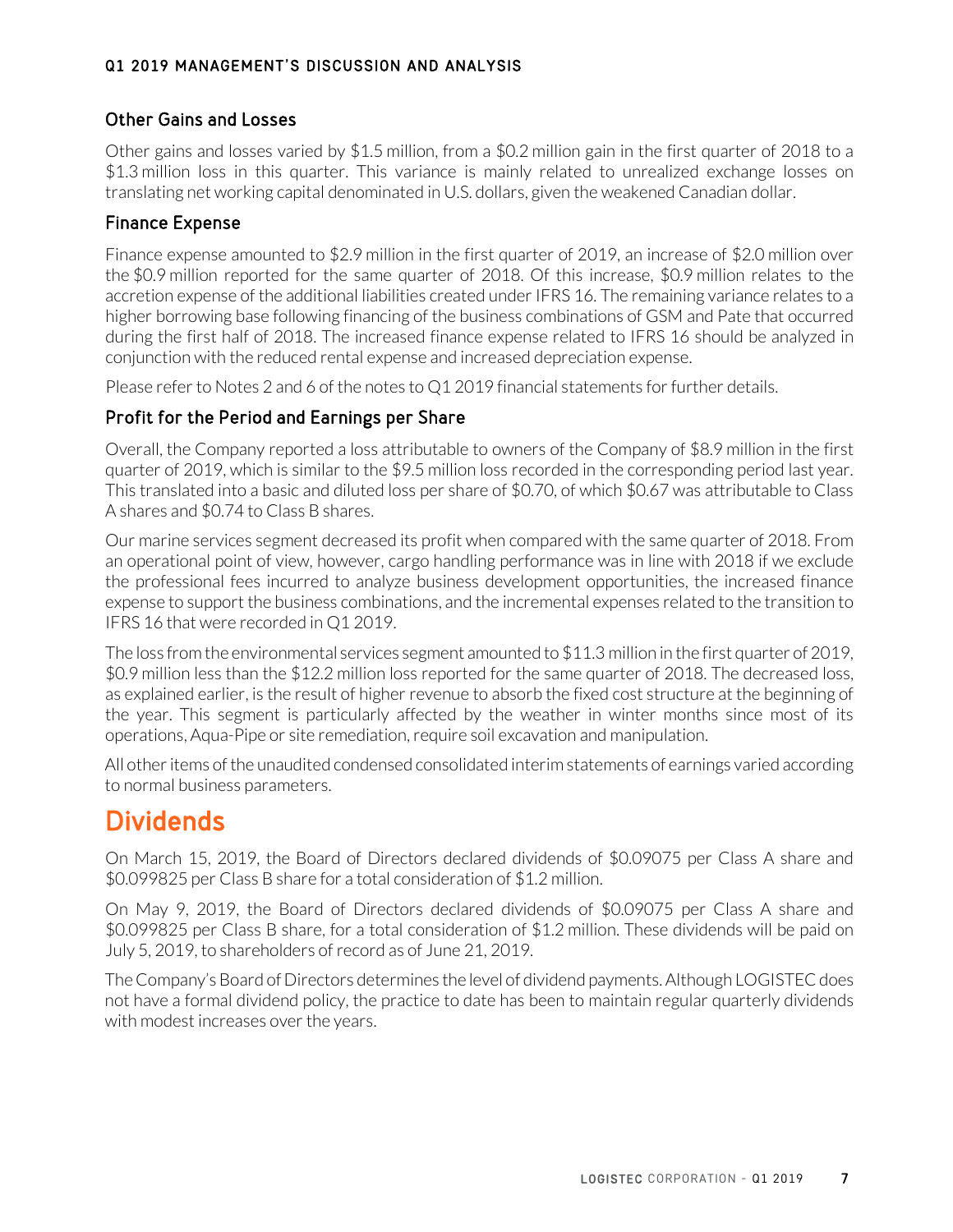# **Liquidity and Capital Resources**

# Capital Management

The Company's financial strategy and primary objectives when managing capital are described in Note 4 of the notes to consolidated financial statements in the 2018 annual report and were applied consistently in the first quarter of 2019. Please also refer to Note 4 of the notes to Q1 2019 financial statements for an update on financial risk management information.

# Capital Resources

Total assets amounted to \$672.1 million as at March 30, 2019, up by \$35.0 million over the December 31, 2018 closing balance of \$637.1 million. As mentioned earlier, this increase is mainly due to the application of IFRS 16, partly offset by the reduction of our working capital outstanding as at December 31, 2018.

Cash and cash equivalents totalled \$5.6 million at the end of the first quarter of 2019, down by \$9.8 million from \$15.4 million as at December 31, 2018. The main items behind this decrease are as follows:

#### *(in thousands of dollars)*

| <b>Positive:</b>                             |          |
|----------------------------------------------|----------|
| Changes in non-cash working capital items    | 13,700   |
| Depreciation and amortization expense        | 10,834   |
|                                              | 24,534   |
| Negative:                                    |          |
| Acquisition of property, plant and equipment | (9, 419) |
| Loss for the period                          | (8,931)  |
| Income taxes paid                            | (5,607)  |
| Repayment of due to shareholders             | (5,386)  |
| Interest paid                                | (2,857)  |
| Repayment of lease liabilities               | (2,538)  |
|                                              | (34,738) |

## Working Capital

Working capital totalled \$60.2 million at the end of the first quarter of 2019, for a current ratio of 1.58:1 compared with \$82.1 million or a ratio of 1.65:1 as at December 31, 2018. The decrease is due to the seasonal nature of our operations.

# Long-Term Debt

Combining the current and long-term portions of long-term debt, the balance of \$163.3 million as at December 31, 2018, was up by \$78.1 million to \$241.4 million as at March 30, 2019. This increase mainly reflects the application of IFRS 16*,* as fully described in Notes 2 and 6 of the notes to Q1 2019 financial statements.

## Equity Attributable to Owners of the Company

As at March 30, 2019, equity attributable to owners of the Company amounted to \$250.6 million, down by \$11.6 million from the December 31, 2018 closing balance of \$262.2 million. Adding long-term debt yields a capitalization of \$492.0 million, which computes to a debt/capitalization ratio of 49.1% compared to 38.4% as at December 31, 2018. This variation is mainly explained by the application of IFRS 16, as fully described in Notes 2 and 6 of the notes to Q1 2019 financial statements. When we exclude lease liabilities from the calculation, the debt/capitalization ratio as at March 30, 2019 is 39.3%.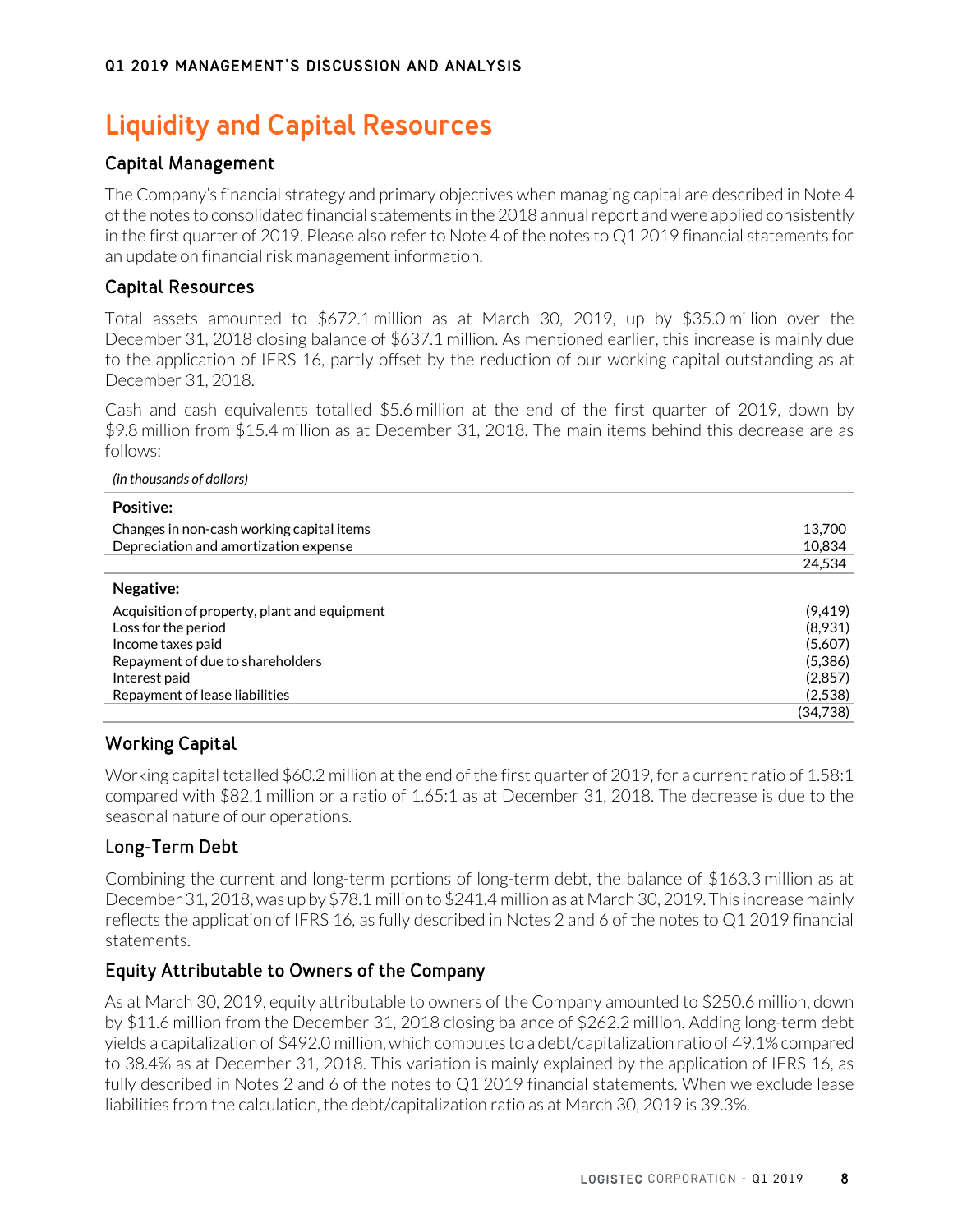#### Q1 2019 MANAGEMENT'S DISCUSSION AND ANALYSIS

As at May 9, 2019, 7,390,622 Class A shares and 5,407,101 Class B shares were issued and outstanding. Each Class A share is convertible at any time by its holder into one Class B share. Please refer to Note 7 of the notes to Q1 2019 financial statements for further details regarding the Company's share capital.

# **Significant Joint Venture**

As disclosed in Note 16 of the notes to 2018 consolidated financial statements, the Company holds various investments in joint ventures. The Company has only one significant joint venture, Termont Terminal Inc., whose activities are aligned with the Company's core business.

The following table summarizes the financial information of Termont Terminal Inc. at 100%. The Company holds a 50% equity interest in this joint venture.

*(in thousands of dollars)*

|                                                   | As at                      | As at        |  |  |
|---------------------------------------------------|----------------------------|--------------|--|--|
|                                                   | March 30,                  | December 31, |  |  |
|                                                   | 2019                       | 2018         |  |  |
|                                                   | \$                         | \$           |  |  |
| Statement of financial position                   |                            |              |  |  |
| Total assets <sup>(1)</sup>                       | 86,789                     | 44,199       |  |  |
| Total liabilities <sup>(1)</sup>                  | 37,723                     | 179          |  |  |
|                                                   | For the three months ended |              |  |  |
|                                                   | <b>March 30,</b>           | March 31,    |  |  |
|                                                   | 2019                       | 2018         |  |  |
|                                                   | \$                         | \$           |  |  |
| Statement of earnings                             |                            |              |  |  |
| Revenue                                           | 1,041                      | 879          |  |  |
| Share of profit of an equity accounted investment | 791                        | 292          |  |  |
| Profit for the period                             | 1,392                      | 829          |  |  |

*(1) Increases in total assets and total liabilities are related to the application of IFRS 16.*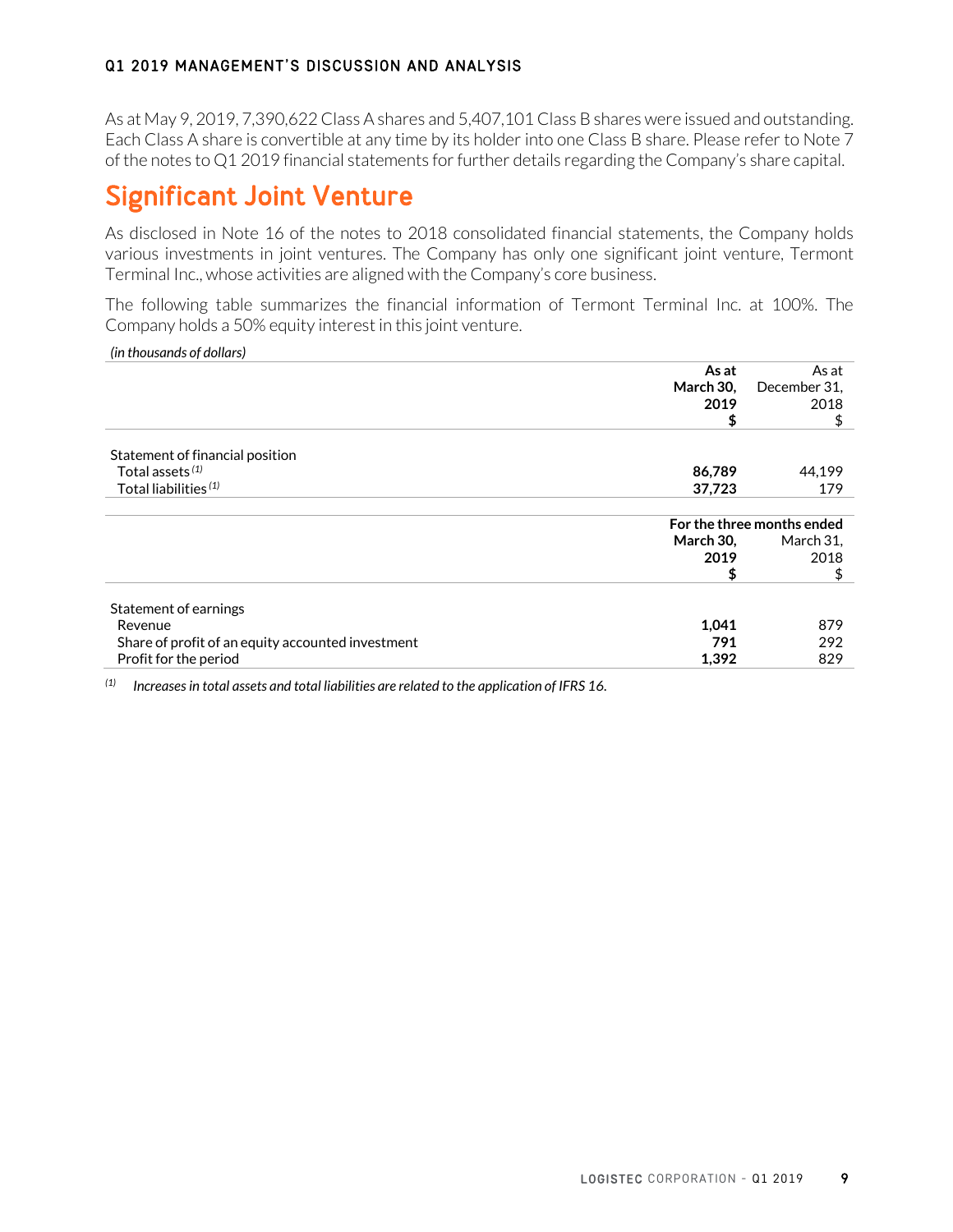# **Other Items in the Consolidated Statements of Financial Position**

| Financial position as at             | March 30,<br>2019 | December 31,<br>2018 | Var.   | Var.   | Explanation of variation                                                                                                                                                                                                                     |
|--------------------------------------|-------------------|----------------------|--------|--------|----------------------------------------------------------------------------------------------------------------------------------------------------------------------------------------------------------------------------------------------|
| (in millions of dollars)             | \$                | \$                   | \$     | %      |                                                                                                                                                                                                                                              |
| Trade and other receivables          | 126.3             | 160.1                | (33.8) | (21.1) | The decrease reflects the lower level of<br>our seasonal operations and the sustained<br>collection effort in the environmental<br>services segment in the first quarter of<br>2019 compared with the fourth quarter of<br>2018.             |
| Contract assets                      | 8.0               | 14.3                 | (6.3)  | (44.0) | The decrease reflects the lower level of<br>our seasonal operations.                                                                                                                                                                         |
| Current income tax assets            | 7.3               | 3.0                  | 4.3    | n.m.   | The increase is due to the income tax<br>recovery related to the loss of the period<br>and the 2019 tax instalments made.                                                                                                                    |
| Property, plant and equipment        | 263.4             | 181.3                | 82.1   | 45.3   | The increase stems mainly from the<br>application of IFRS 16, as fully described<br>in Notes 2 and 6 of the notes to Q1 2019<br>financial statements. Other regular<br>CAPEX was offset by the depreciation<br>expense.                      |
| Trade and other payables             | 68.8              | 98.7                 | (29.9) | (30.3) | The decrease reflects the lower level of<br>activity in all business segments in the<br>first quarter of 2019 compared with the<br>fourth quarter of 2018.                                                                                   |
| Current portion of<br>long-term debt | 13.0              | 3.3                  | 9.7    | n.m.   | The variation stems from the<br>\$79.3 million in lease liabilities, net of<br>repayment of lease liabilities of<br>\$2.4 million under IFRS 16, as fully<br>described in Notes 2 and 6 of the notes<br>to Q1 2019 financial statements. The |
| Long-term debt                       | 228.3             | 160.0                | 68.3   | 42.7   | remaining variance relates to issuance of<br>\$0.7 million of long-term debt, net of<br>repayment.                                                                                                                                           |
| Share capital                        | 39.9              | 35.0                 | 4.9    | 13.8   | The variation is mainly due to the<br>issuance of Class B shares in accordance                                                                                                                                                               |
| Share capital to be issued           | 9.8               | 14.7                 | (4.9)  | (33.3) | with the terms of the 2016 acquisition of<br>the non-controlling interest in Sanexen.                                                                                                                                                        |

#### *n.m.: not meaningful*

All other items included in the unaudited condensed consolidated interim statements of financial position varied according to normal business parameters in the first quarter of 2019.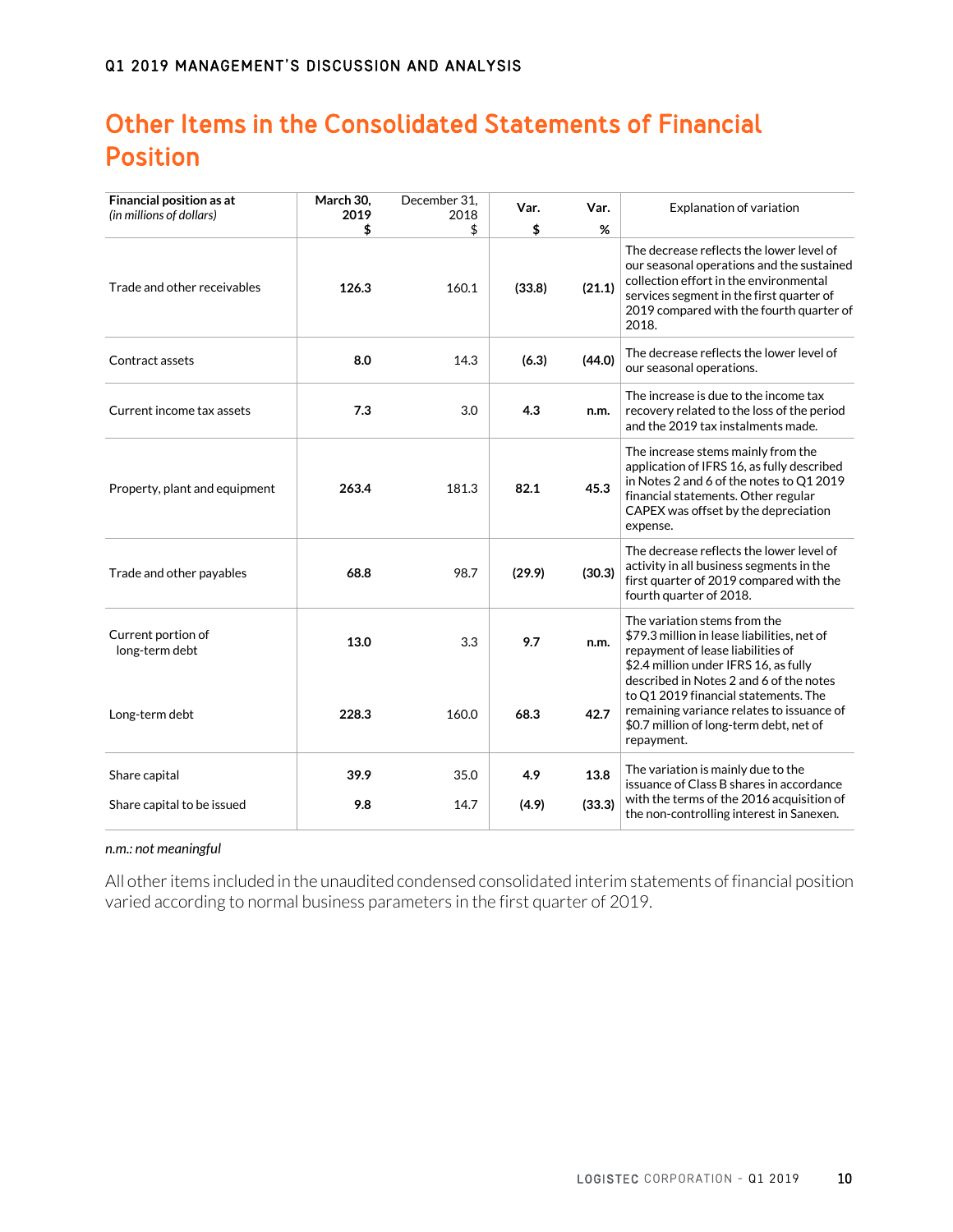# **Application of New and Revised IFRS**

# Accounting Standard and Interpretation Issued and Adopted

On January 1, 2019, the Company adopted the following standard and Interpretation:

### IFRS 16 *LEASES*

The Q1 2019 financial statements have been prepared in accordance with IFRS 16. The Company adopted this standard using the modified retrospective approach, therefore the comparative information has not been restated and continues to be reported under IAS 17 *Leases*. The Company used the practical expedients exemptions for short-term leases, leases for which the underlying asset is of low value and applied a single discount rate to a portfolio of leases with similar remaining lease terms.

The Company used the practical expedients exemptions not to reassess whether a contract is, or contains, a lease as at January 1, 2019. Instead, the Company reviewed and assessed its existing lease arrangements that were previously identified as leases under IAS 17 and, based on the facts and circumstances that existed at that date, concluded that the initial application of IFRS 16 has had the following impact regarding its recognition, measurement and disclosures:

- Property, plant and equipment increased by \$82.6 million, representing the right of use of assets of lease arrangements;
- − Long-term debt (including the current portion) increased by \$82.6 million,representing the present value of the lease payments discounted using the interest rate implicit in these lease arrangements;
- − Right of use of assets are depreciated in accordance with IAS 16 *Property, Plant and Equipment*. The expense for the period ended March 30, 2019 amounts to \$3.0 million and is recorded in depreciation and amortization in the unaudited condensed consolidated interim statements of earnings;
- − Accretion expense on the lease liability amounts to \$0.9 million for the period ended March 30, 2019 and is recorded in finance expense in the unaudited condensed consolidated interim statements of earnings.

Please refer to Notes 2 and 6 of the notes to Q1 2019 financial statements for further details.

## IFRIC 23 *ACCOUNTING FOR UNCERTAINTIES IN INCOME TAXES (IAS 12)*

The Q1 2019 financial statements have been prepared in accordance with IAS 12. The Company completed its assessment of the impact of this interpretation and the adoption does not have a material impact on the Q1 2019 financial statements.

# **Report on Disclosure Controls**

Pursuant to the requirements of National Instrument 52-109 "Certification of Disclosure in Issuers' Annual and Interim Filings", the President and Chief Executive Officer and the Chief Financial Officer are responsible for the establishment and maintenance of disclosure controls and procedures ("DC&P") and internal control over financial reporting ("ICFR"). They are assisted in these tasks by a Certification Steering Committee, which is comprised of members of the Company's senior management including the two previously mentioned executives.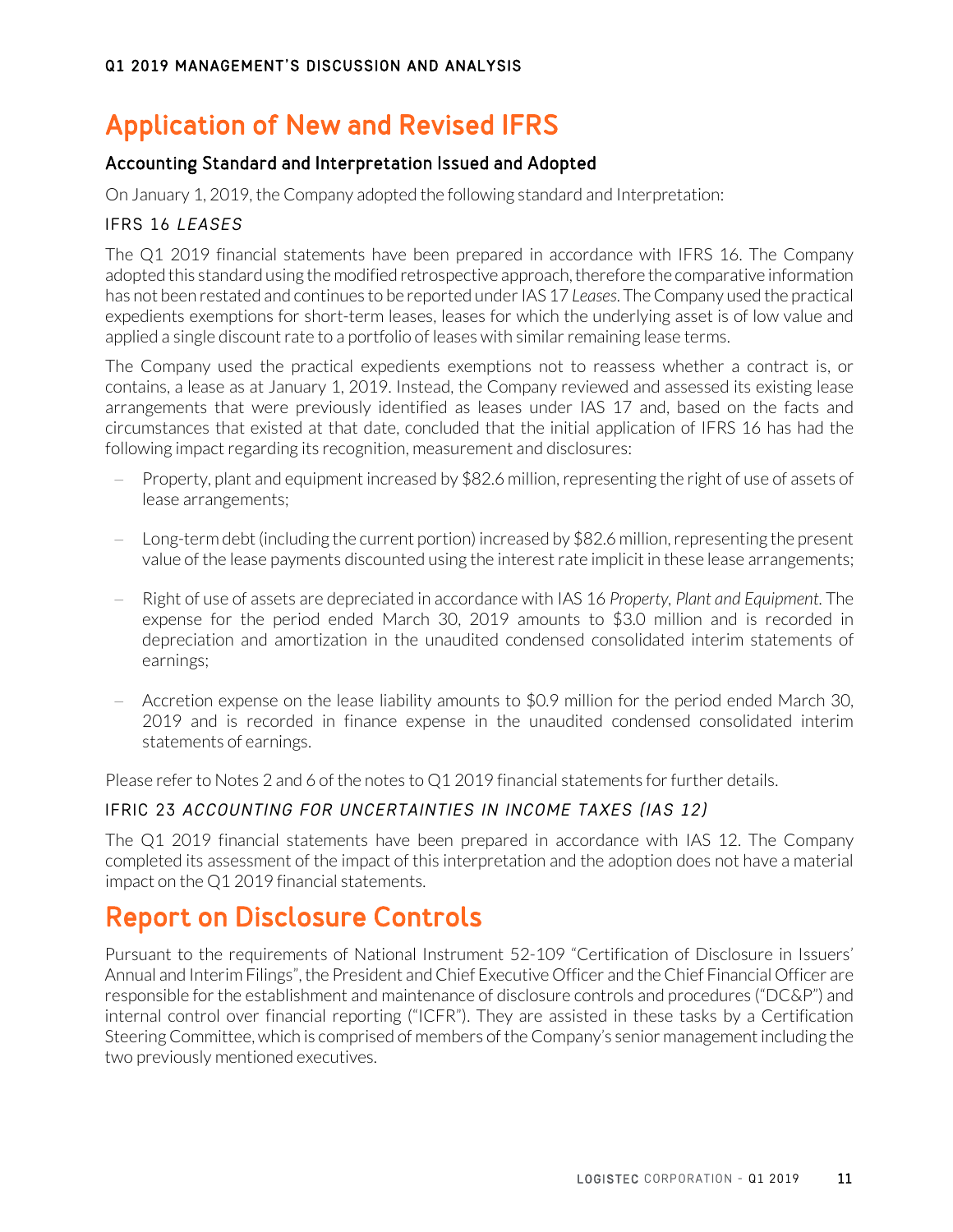### Q1 2019 MANAGEMENT'S DISCUSSION AND ANALYSIS

They have reviewed this management's discussion and analysis and the Q1 2019 financial statements and related notes (the "Interim Filings"). Based on their knowledge, the Interim Filings do not contain any untrue statement of a material fact or omit to state a material fact required to be stated or that is necessary to make a statement not misleading in light of the circumstances under which it was made, for the period covered by the Interim Filings. Based on their knowledge, the Q1 2019 financial statements, together with the other financial information included in the Interim Filings, fairly present in all material respects the financial condition, financial performance, and cash flows of the Company, as of the date and for the periods presented in the Interim Filings.

The President and Chief Executive Officer and the Chief Financial Officer have concluded that the design of DC&P provided reasonable assurance that material information relating to the Company, including its consolidated subsidiaries, was communicated to them in a timely manner for the preparation of the Interim Filings and that information required to be disclosed in its Interim Filings was recorded, processed, summarized and reported within the required time periods.

The President and Chief Executive Officer and the Chief Financial Officer have also designed such ICFR, or caused it to be designed under their supervision, to provide reasonable assurance regarding the reliability of financial reporting and the preparation of financial statements in accordance with IFRS, the Company's generally accepted accounting principles.

There has been no change in the Company's ICFR that occurred during the first quarter of 2019 that has materially affected, or is reasonably likely to materially affect, the Company's ICFR.

# **Outlook**

It is not unusual for the Company to post a loss in the first quarter of its fiscal year. January to March are winter months and cold weather conditions affect performance in both of our business segments. This seasonality factor has increased in the last two years with the expansion of our environmental services segment, which is almost at a standstill in the first quarter.

Despite this operational inactivity, however, our sales force remained active with quotes and bids for site remediation and Aqua-Pipe contracts. Indeed, in the last couple of months, we have increased our backlog in the environmental services segment to nearly \$200 million. This is a very promising sign for the remainder of 2019.

As discussed earlier, the Q1 2019 operating performance of our marine services segment was very similar to that of the same period last year, once we adjust for factors such as the impact of IFRS 16, additional interest charges deriving from debt related to business combinations, foreign exchange impact, and professional fees incurred to analyze business development opportunities.

Moreover, our sales and marketing group has been reporting customer inquiries and potential cargo volumes. This is a positive indicator that 2019 looks promising for the marine services segment.

Finally, we remain very active on the business development front. We are looking at a variety of opportunities, both in the marine services and environmental services segments. In doing so, we continue to apply very strict evaluation criteria in order to create value for the Company and its shareholders.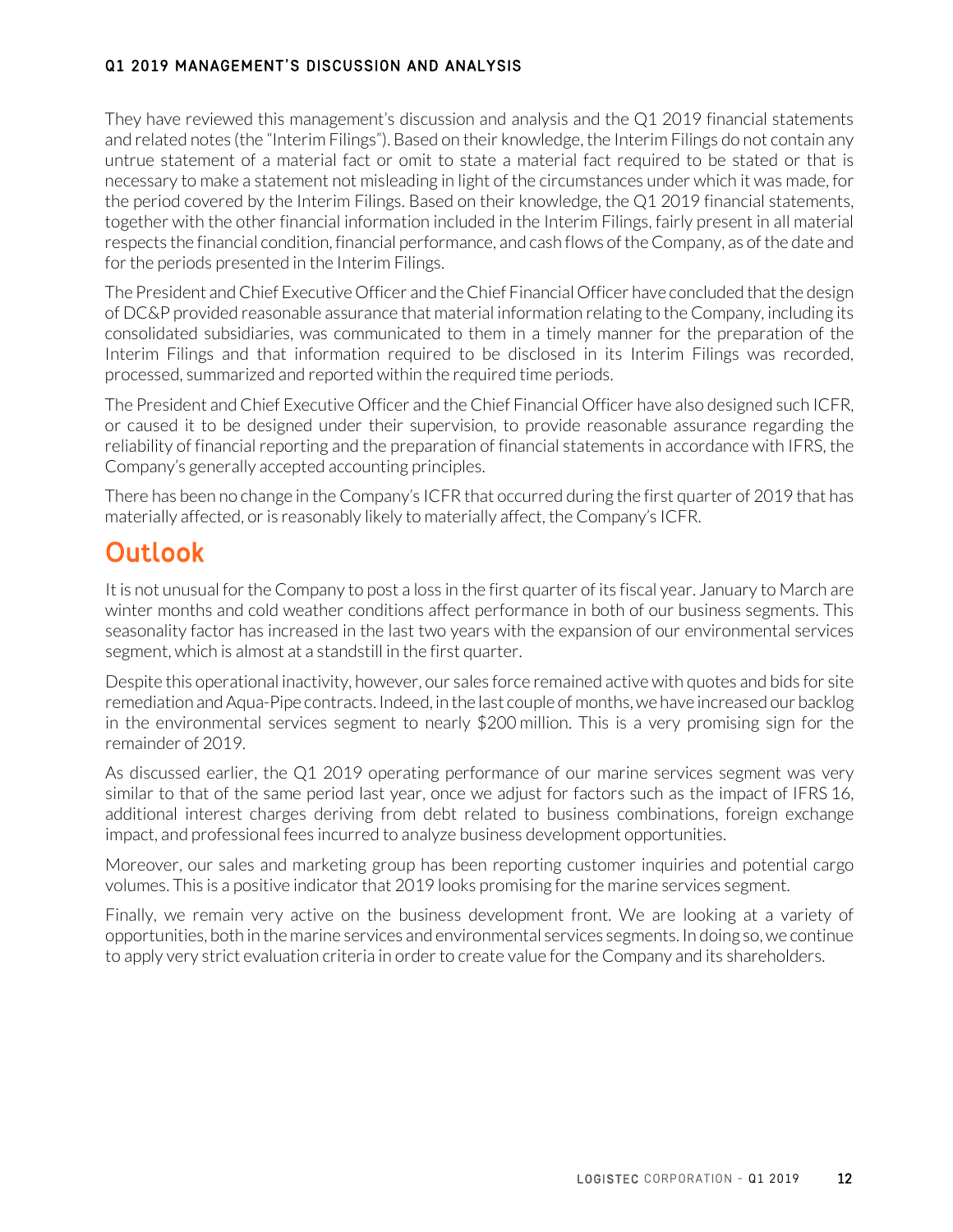#### Q1 2019 MANAGEMENT'S DISCUSSION AND ANALYSIS

*This MD&A along with the annual report, the audited annual consolidated financial statements, the annual information form and the information circular and compensation disclosure and analysis are all filed on SEDAR's website (www.sedar.com) and some of these documents can also be consulted on LOGISTEC's website (www.logistec.com), in the Investors section.*

*The interim financial reports and financial press releases can also be consulted on SEDAR and LOGISTEC's website.*

For the purpose of informing shareholders and potential investors about the Company's prospects, sections of *this document may contain forward-looking statements, within the meaning of securities legislation, about the Company's activities, performance and financial position and, in particular, hopes for the success of the Company's efforts in the development and growth of its business. These forward-looking statements express, as of the date of this document, the estimates, predictions, projections, expectations or opinions of the Company about future events or results. Although the Company believes that the expectations produced by these forward*looking statements are founded on valid and reasonable bases and assumptions, these forward-looking *statements are inherently subject to important uncertainties and contingencies, many of which are beyond the Company's control, such that the Company's performance may differ significantly from the predicted performance expressed or presented in such forward-looking statements.* 

*The important risks and uncertainties that may cause the actual results and future events to differ significantly from the expectations currently expressed are examined under "Business Risks" in the Company's annual report and include (but are not limited to) the performances of domestic and international economies and their effect on shipping volumes, weather conditions, labour relations, pricing and competitors' marketing activities. The reader of this document is thus cautioned not to place undue reliance on these forward-looking statements. The Company undertakes no obligation to update or revise these forward-looking statements, except as required by law.*

*(signed)* Jean-Claude Dugas Jean-Claude Dugas, CPA, CA Chief Financial Officer

May 9, 2019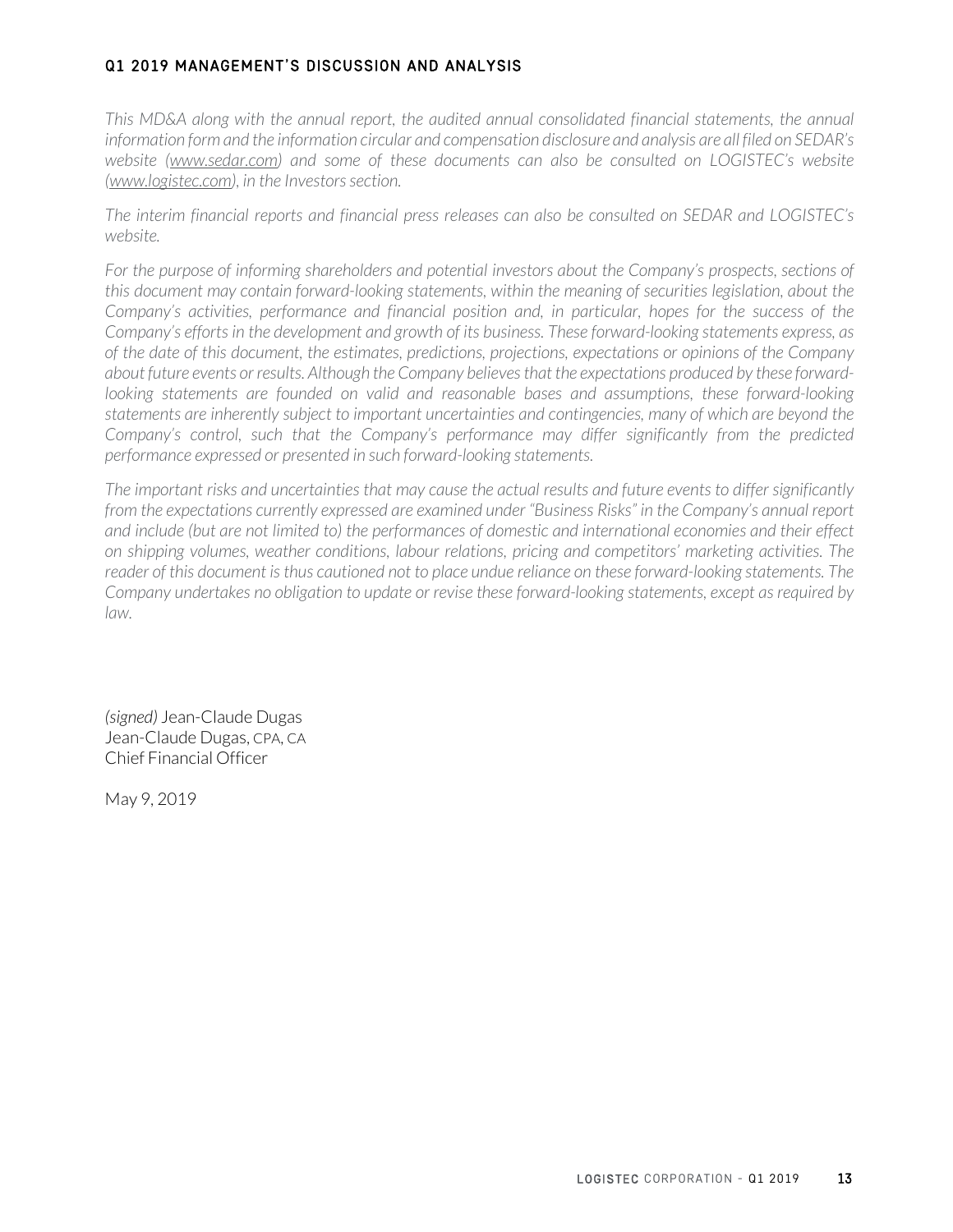# **Condensed Consolidated Interim Statements of Earnings**

*(in thousands of Canadian dollars, except for per share amounts and number of shares)*

|                                                                                |              | For the three months ended |           |  |  |
|--------------------------------------------------------------------------------|--------------|----------------------------|-----------|--|--|
|                                                                                |              | March 30.                  | March 31. |  |  |
|                                                                                |              | 2019                       | 2018      |  |  |
|                                                                                | <b>Notes</b> | \$                         | \$        |  |  |
| Revenue                                                                        | 8            | 114,748                    | 82,442    |  |  |
| Employee benefits expense                                                      |              | (58, 377)                  | (46, 366) |  |  |
| Equipment and supplies expense                                                 |              | (34, 364)                  | (24, 338) |  |  |
| Rental expense                                                                 | 6            | (9, 455)                   | (9,061)   |  |  |
| Other expenses                                                                 |              | (10,676)                   | (6, 146)  |  |  |
| Depreciation and amortization expense                                          | 6            | (10, 834)                  | (6,083)   |  |  |
| Share of profit of equity accounted investments                                |              | 562                        | 70        |  |  |
| Other (losses) gains                                                           |              | (1, 270)                   | 215       |  |  |
| Operating loss                                                                 |              | (9,666)                    | (9,267)   |  |  |
|                                                                                |              |                            |           |  |  |
| Finance expense                                                                | 6            | (2,890)                    | (887)     |  |  |
| Finance income                                                                 |              | 338                        | 83        |  |  |
| Loss before income taxes                                                       |              | (12, 218)                  | (10,071)  |  |  |
| Income taxes                                                                   |              | 3,287                      | 1,745     |  |  |
| Loss for the period                                                            |              | (8,931)                    | (8,326)   |  |  |
|                                                                                |              |                            |           |  |  |
| Profit (loss) attributable to:                                                 |              |                            |           |  |  |
| <b>Owners of the Company</b>                                                   |              | (8,890)                    | (9, 477)  |  |  |
| Non-controlling interests                                                      |              | (41)                       | 1.151     |  |  |
| Loss for the period                                                            |              | (8,931)                    | (8,326)   |  |  |
|                                                                                |              |                            |           |  |  |
| Basic and diluted earnings per Class A Common Share (1)                        |              | (0.67)                     | (0.72)    |  |  |
| Basic and diluted earnings per Class B Subordinate Voting Share <sup>(2)</sup> |              | (0.74)                     | (0.80)    |  |  |
|                                                                                |              |                            |           |  |  |
| Weighted average number of Class A shares outstanding, basic and diluted       |              | 7,392,722                  | 7,405,922 |  |  |
| Weighted average number of Class B shares outstanding, basic and diluted       |              | 5,315,890                  | 5,163,331 |  |  |

*(1) Class A Common Share ("Class A share")*

*(2) Class B Subordinate Voting Share ("Class B share")*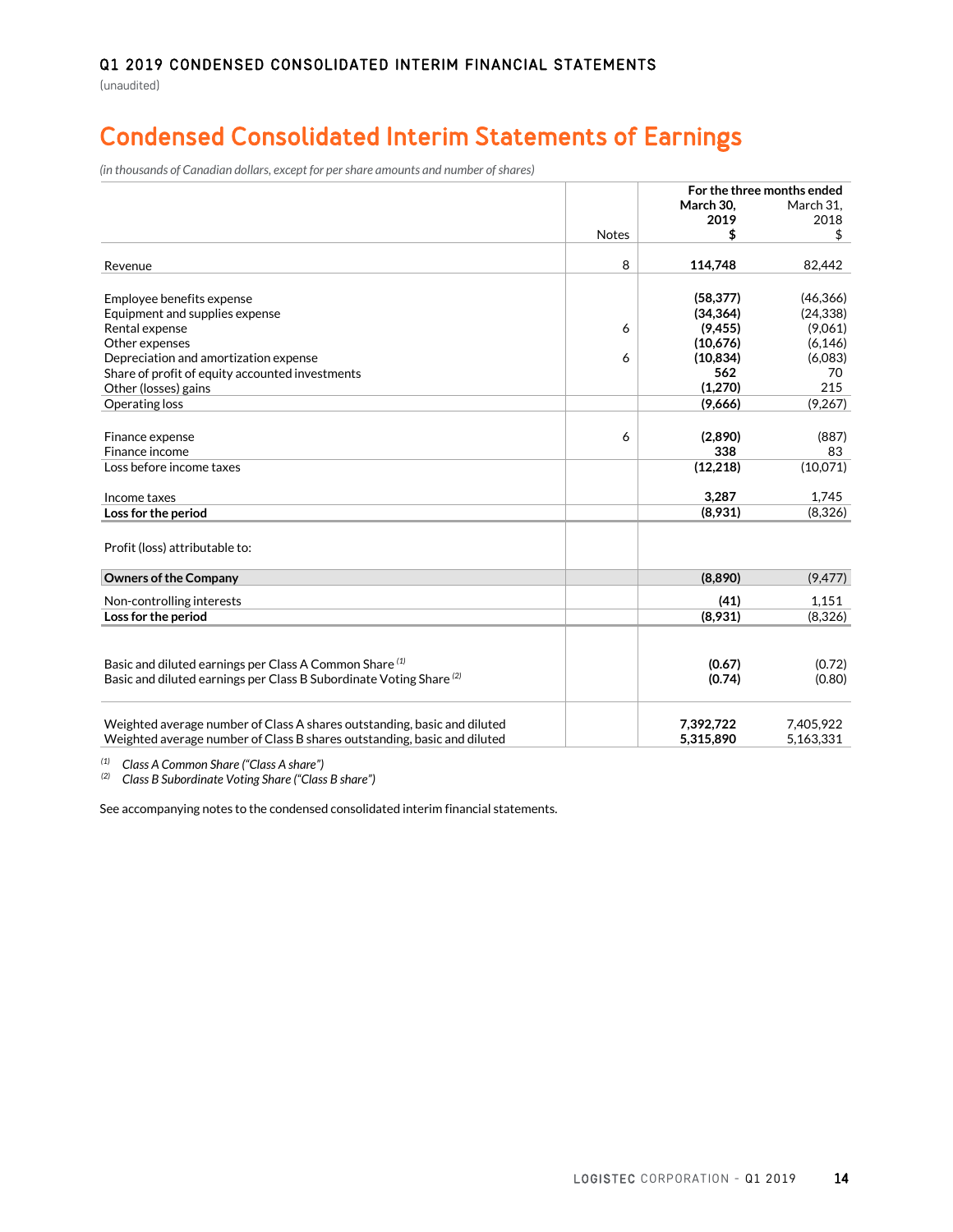# **Condensed Consolidated Interim Statements of Comprehensive Income**

*(in thousands of Canadian dollars)*

|                                                                                           | For the three months ended |                         |  |
|-------------------------------------------------------------------------------------------|----------------------------|-------------------------|--|
|                                                                                           | March 30.<br>2019<br>\$    | March 31,<br>2018<br>\$ |  |
| Loss for the period                                                                       | (8,931)                    | (8,326)                 |  |
| Other comprehensive income (loss)                                                         |                            |                         |  |
| Items that are or may be reclassified to the consolidated statements of earnings          |                            |                         |  |
| Currency translation differences arising on translation of foreign operations             | (2, 323)                   | 1,977                   |  |
| Unrealized gain on translating debt designated as hedging item of the net investment in   |                            |                         |  |
| foreign operations                                                                        | 1.778                      |                         |  |
| Gains (losses) on derivatives financial instruments designated as cash flow hedges        | (146)                      | 4                       |  |
| Income taxes relating to derivatives financial instruments designated as cash flow hedges | 39                         | (1)                     |  |
| Total items that are or may be reclassified to the consolidated statements of earnings    | (652)                      | 1,980                   |  |
|                                                                                           |                            |                         |  |
| Items that will not be reclassified to the consolidated statements of earnings            |                            |                         |  |
| Remeasurement losses on benefit obligation                                                | (33)                       |                         |  |
| Return on retirement plan assets excluding amounts included in profit for the period      | (352)                      | (186)                   |  |
| Income taxes on remeasurement losses on benefit obligation and return on retirement plan  |                            |                         |  |
| assets excluding amounts included in profit for the period                                | 103                        | 49                      |  |
| Total items that will not be reclassified to the consolidated statements of earnings      | (282)                      | (137)                   |  |
|                                                                                           |                            |                         |  |
| Other comprehensive income (loss) for the period, net of income taxes                     | (934)                      | 1.843                   |  |
| Total comprehensive loss for the period                                                   | (9,865)                    | (6,483)                 |  |
|                                                                                           |                            |                         |  |
| Total comprehensive income (loss) attributable to:                                        |                            |                         |  |
| Owners of the Company                                                                     | (9,814)                    | (7,646)                 |  |
| Non-controlling interests                                                                 | (51)                       | 1,163                   |  |
| Total comprehensive loss for the period                                                   | (9,865)                    | (6,483)                 |  |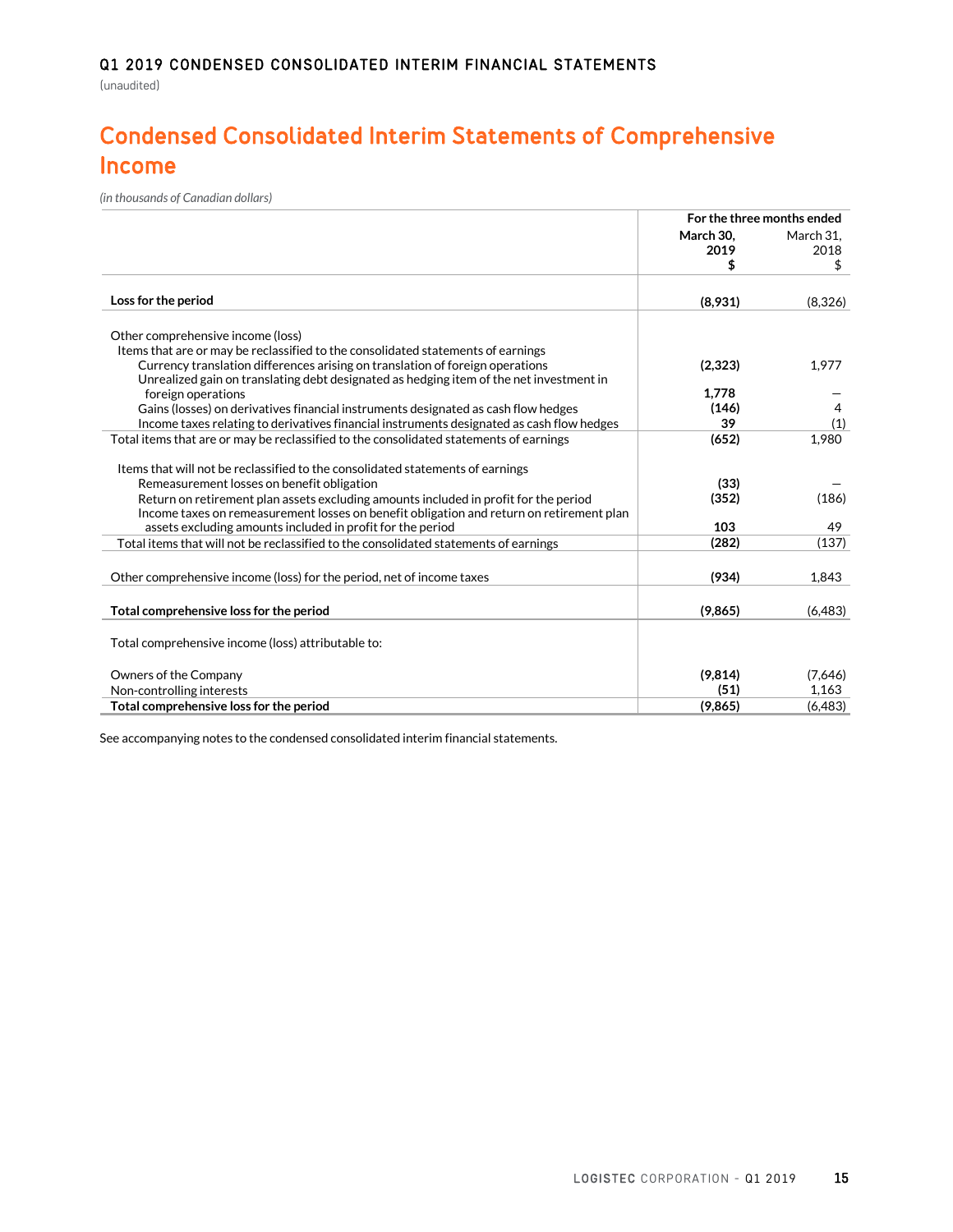# **Condensed Consolidated Interim Statements of Financial Position**

*(in thousands of Canadian dollars)*

|                                                                                        |              | As at<br>March 30, | As at<br>December 31, |
|----------------------------------------------------------------------------------------|--------------|--------------------|-----------------------|
|                                                                                        |              | 2019               | 2018                  |
|                                                                                        | <b>Notes</b> | \$                 | \$                    |
| <b>Assets</b>                                                                          |              |                    |                       |
| Current assets                                                                         |              |                    |                       |
| Cash and cash equivalents                                                              |              | 5,566              | 15,393                |
| Trade and other receivables                                                            |              | 126,300            | 160,067               |
| Contract assets                                                                        |              | 8,004              | 14,282                |
| Current income tax assets                                                              |              | 7,305              | 2,964                 |
| Prepaid expenses and other                                                             |              | 5,793              | 4,899                 |
| Inventories                                                                            |              | 11,403             | 10.711                |
|                                                                                        |              | 164,371            | 208,316               |
| Equity accounted investments                                                           |              | 38,308             | 38,005                |
| Property, plant and equipment                                                          | 6            | 263,443            | 181.284               |
| Goodwill                                                                               | 5            | 141.795            | 142.672               |
| Intangible assets                                                                      | 5            | 44,458             | 47,006                |
| Non-current assets                                                                     |              | 2,378              | 2.173                 |
| Non-current financial assets                                                           |              | 4,626              | 6.328                 |
| Deferred income tax assets                                                             |              | 12,711             | 11,319                |
| <b>Total assets</b>                                                                    |              | 672,090            | 637,103               |
|                                                                                        |              |                    |                       |
| <b>Liabilities</b><br><b>Current liabilities</b>                                       |              |                    |                       |
| Short-term bank loans                                                                  |              | 14,509             | 13.577                |
| Trade and other payables                                                               |              | 68,819             | 98,668                |
| Contract liabilities                                                                   |              | 5,204              | 5,225                 |
| Current income tax liabilities                                                         |              | 699                | 3.480                 |
| Dividends payable                                                                      |              | 1,987              | 1,973                 |
| Current portion of long-term debt                                                      | 6            | 13,036             | 3.294                 |
|                                                                                        |              | 104,254            | 126,217               |
| Long-term debt                                                                         | 6            | 228,331            | 160.003               |
| Deferred income tax liabilities                                                        |              | 20,798             | 21,465                |
| Post-employment benefit obligations                                                    |              | 15.303             | 14.716                |
| <b>Contract liabilities</b>                                                            |              | 3,233              | 3,333                 |
| Non-current liabilities                                                                |              | 47,448             | 46,980                |
| <b>Total liabilities</b>                                                               |              | 419.367            | 372.714               |
|                                                                                        |              |                    |                       |
| <b>Equity</b>                                                                          |              |                    |                       |
| Share capital                                                                          | 7            | 39,856             | 35.016                |
| Share capital to be issued                                                             | 7            | 9,811              | 14,717                |
| Retained earnings                                                                      |              | 189,497            | 200,404               |
| Accumulated other comprehensive income<br>Equity attributable to owners of the Company |              | 11,419<br>250,583  | 12,061<br>262,198     |
|                                                                                        |              |                    |                       |
| Non-controlling interest                                                               |              | 2,140              | 2.191                 |
| <b>Total equity</b>                                                                    |              | 252,723            | 264,389               |
|                                                                                        |              |                    |                       |
| <b>Total liabilities and equity</b>                                                    |              | 672.090            | 637.103               |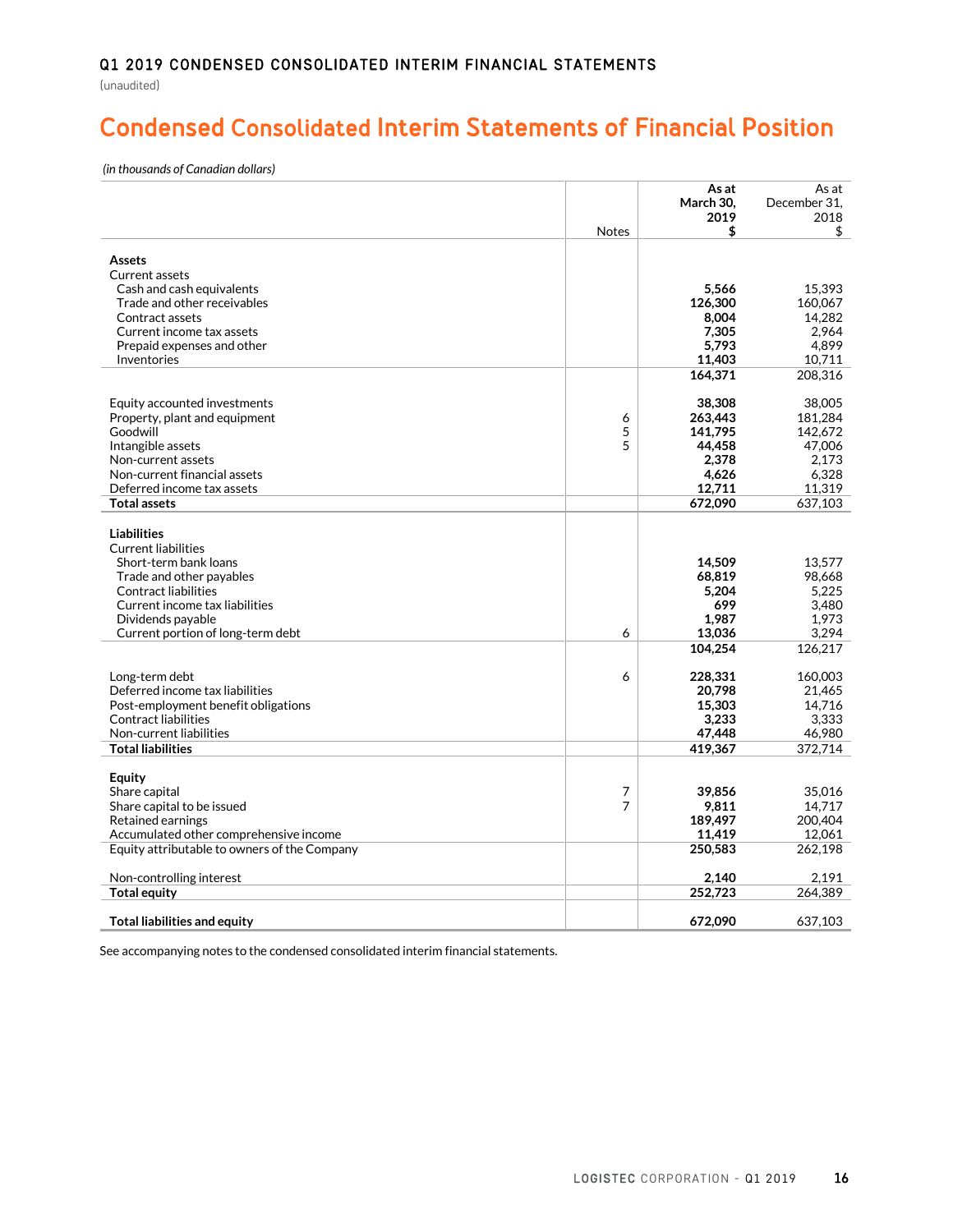(unaudited)

# **Condensed Consolidated Interim Statements of Changes in Equity**

*(in thousands of Canadian dollars)*

|                                                                                                                                                                                                      |              |                        | Attributable to owners of the Company     |                              |                                              |                           |                           |                                  |                           |
|------------------------------------------------------------------------------------------------------------------------------------------------------------------------------------------------------|--------------|------------------------|-------------------------------------------|------------------------------|----------------------------------------------|---------------------------|---------------------------|----------------------------------|---------------------------|
|                                                                                                                                                                                                      |              |                        |                                           |                              | Accumulated<br>other comprehensive<br>income |                           |                           |                                  |                           |
|                                                                                                                                                                                                      | <b>Notes</b> | Share<br>capital<br>\$ | Share<br>capital<br>to be<br>issued<br>\$ | Cash<br>flow<br>hedges<br>\$ | Foreign<br>currency<br>translation<br>\$     | Retained<br>earnings      | Total<br>\$               | Non-<br>controlling<br>interests | Total<br>equity<br>\$     |
| Balance as at January 1, 2019                                                                                                                                                                        |              | 35,016                 | 14,717                                    | 135                          | 11,926                                       | 200.404                   | 262,198                   | 2,191                            | 264,389                   |
| Loss for the period                                                                                                                                                                                  |              |                        |                                           |                              |                                              | (8,890)                   | (8,890)                   | (41)                             | (8,931)                   |
| Other comprehensive income (loss)<br>Currency translation differences<br>arising on translation of foreign<br>operations<br>Unrealized gain on translating debt<br>designated as hedging item of the |              |                        |                                           |                              | (2,313)                                      |                           | (2,313)                   | (10)                             | (2,323)                   |
| net investment in foreign<br>operations<br>Remeasurement losses on benefit<br>obligation and return on<br>retirement plan assets excluding                                                           |              |                        |                                           |                              | 1,778                                        |                           | 1.778                     |                                  | 1.778                     |
| amounts included in profit for the<br>period, net of income taxes                                                                                                                                    |              |                        |                                           |                              |                                              | (282)                     | (282)                     |                                  | (282)                     |
| Cash flow hedges, net of income<br>taxes                                                                                                                                                             |              |                        |                                           | (107)                        |                                              |                           | (107)                     |                                  | (107)                     |
| Total comprehensive loss for the<br>period                                                                                                                                                           |              |                        |                                           | (107)                        | (535)                                        | (9, 172)                  | (9,814)                   | (51)                             | (9,865)                   |
| Put option liabilities<br>Repurchase of Class B shares<br>Issue of Class B shares                                                                                                                    | 7            | (66)<br>4,906          | (4,906)                                   |                              |                                              | (86)<br>(438)<br>$\equiv$ | (86)<br>(504)             | $\equiv$                         | (86)<br>(504)             |
| Dividends on Class A shares<br>Dividends on Class B shares<br>Balance as at March 30, 2019                                                                                                           | 7<br>7       | 39.856                 | 9,811                                     | 28                           | 11,391                                       | (671)<br>(540)<br>189,497 | (671)<br>(540)<br>250,583 | 2,140                            | (671)<br>(540)<br>252,723 |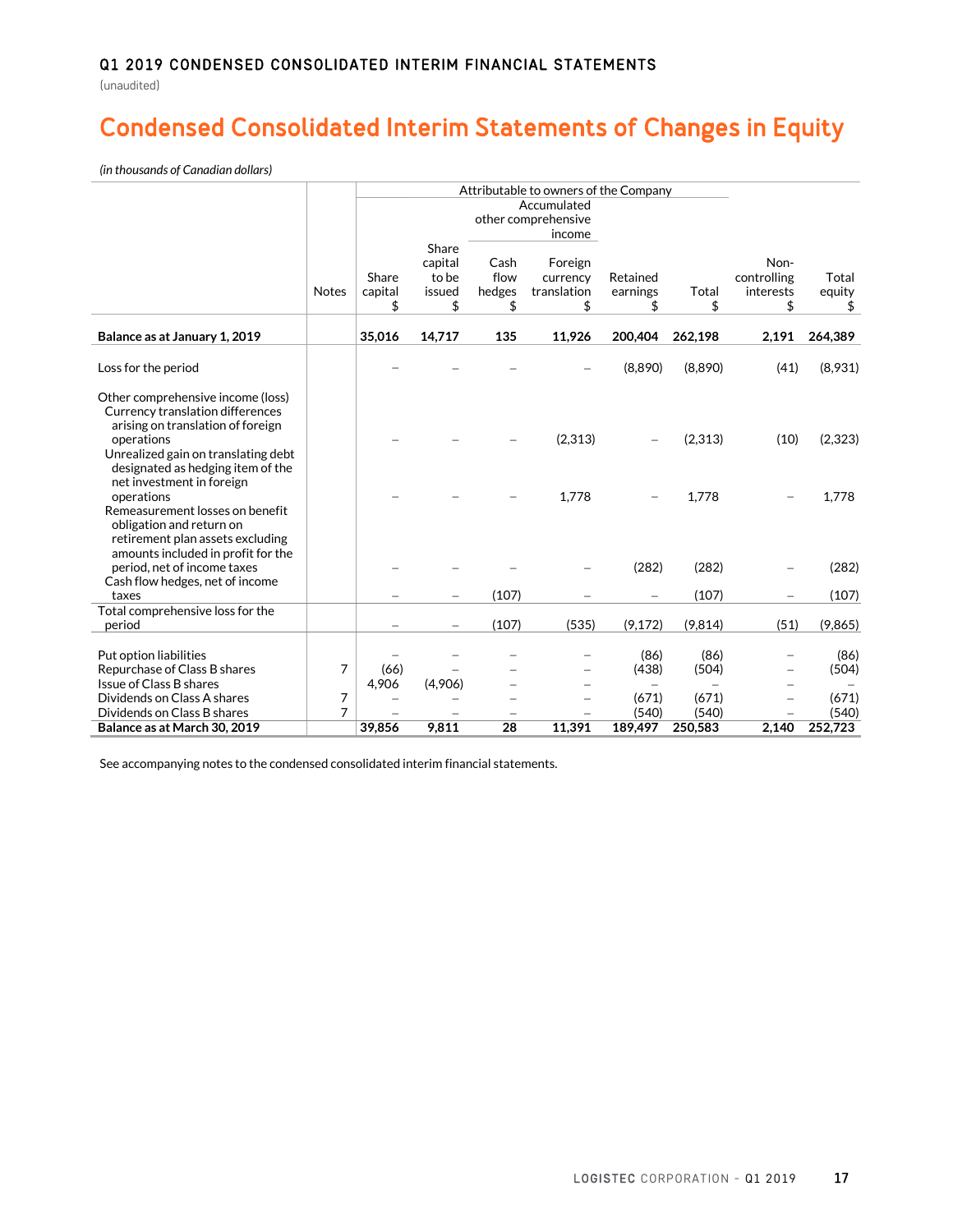# **Condensed Consolidated Interim Statements of Changes in Equity (Continued)**

*(in thousands of Canadian dollars)*

|                                                                                                                                                                                                                             |              |         | Attributable to owners of the Company |              |                                    |          |          |                     |          |
|-----------------------------------------------------------------------------------------------------------------------------------------------------------------------------------------------------------------------------|--------------|---------|---------------------------------------|--------------|------------------------------------|----------|----------|---------------------|----------|
|                                                                                                                                                                                                                             |              |         |                                       |              | Accumulated<br>other comprehensive |          |          |                     |          |
|                                                                                                                                                                                                                             |              | Share   | Share<br>capital<br>to be             | Cash<br>flow | income<br>Foreign<br>currency      | Retained |          | Non-<br>controlling | Total    |
|                                                                                                                                                                                                                             | <b>Notes</b> | capital | issued                                | hedges       | translation                        | earnings | Total    | interests           | equity   |
|                                                                                                                                                                                                                             |              | S       | \$                                    | \$           | \$                                 | S        | \$       | S                   | \$       |
| Balance as at January 1, 2018                                                                                                                                                                                               |              | 29,019  | 19,820                                | 138          | 6,468                              | 173,129  | 228,574  | 2,221               | 230,795  |
| Profit(loss) for the period                                                                                                                                                                                                 |              |         |                                       |              |                                    | (9, 477) | (9, 477) | 1,151               | (8,326)  |
| Other comprehensive income (loss)<br>Currency translation differences<br>arising on translation of foreign<br>operations<br>Remeasurement losses on benefit<br>obligation and return on<br>retirement plan assets excluding |              |         |                                       |              | 1,965                              |          | 1,965    | 12                  | 1,977    |
| amounts included in profit for the<br>period, net of income taxes<br>Cash flow hedges, net of income                                                                                                                        |              |         |                                       |              |                                    | (137)    | (137)    |                     | (137)    |
| taxes                                                                                                                                                                                                                       |              |         |                                       | 3            |                                    |          | 3        |                     | 3        |
| Total comprehensive income (loss)<br>for the period                                                                                                                                                                         |              |         |                                       | 3            | 1,965                              | (9,614)  | (7,646)  | 1,163               | (6, 483) |
| Repurchase of Class A shares<br>Issue and repurchase of Class B                                                                                                                                                             | 7            |         |                                       |              |                                    | (32)     | (32)     |                     | (32)     |
| shares                                                                                                                                                                                                                      | 7            | (15)    |                                       |              |                                    | (127)    | (142)    | $\equiv$            | (142)    |
| Issuance and repurchase of share<br>capital                                                                                                                                                                                 |              | 5,103   | (5, 103)                              |              |                                    |          |          |                     |          |
| Dividends on Class A shares                                                                                                                                                                                                 | 7            |         |                                       |              |                                    | (611)    | (611)    |                     | (611)    |
| Dividends on Class B shares                                                                                                                                                                                                 | 7            |         |                                       |              |                                    | (478)    | (478)    |                     | (478)    |
| Balance as at March 31, 2018                                                                                                                                                                                                |              | 34,107  | 14,717                                | 141          | 8,433                              | 162.267  | 219.665  | 3,384               | 223,049  |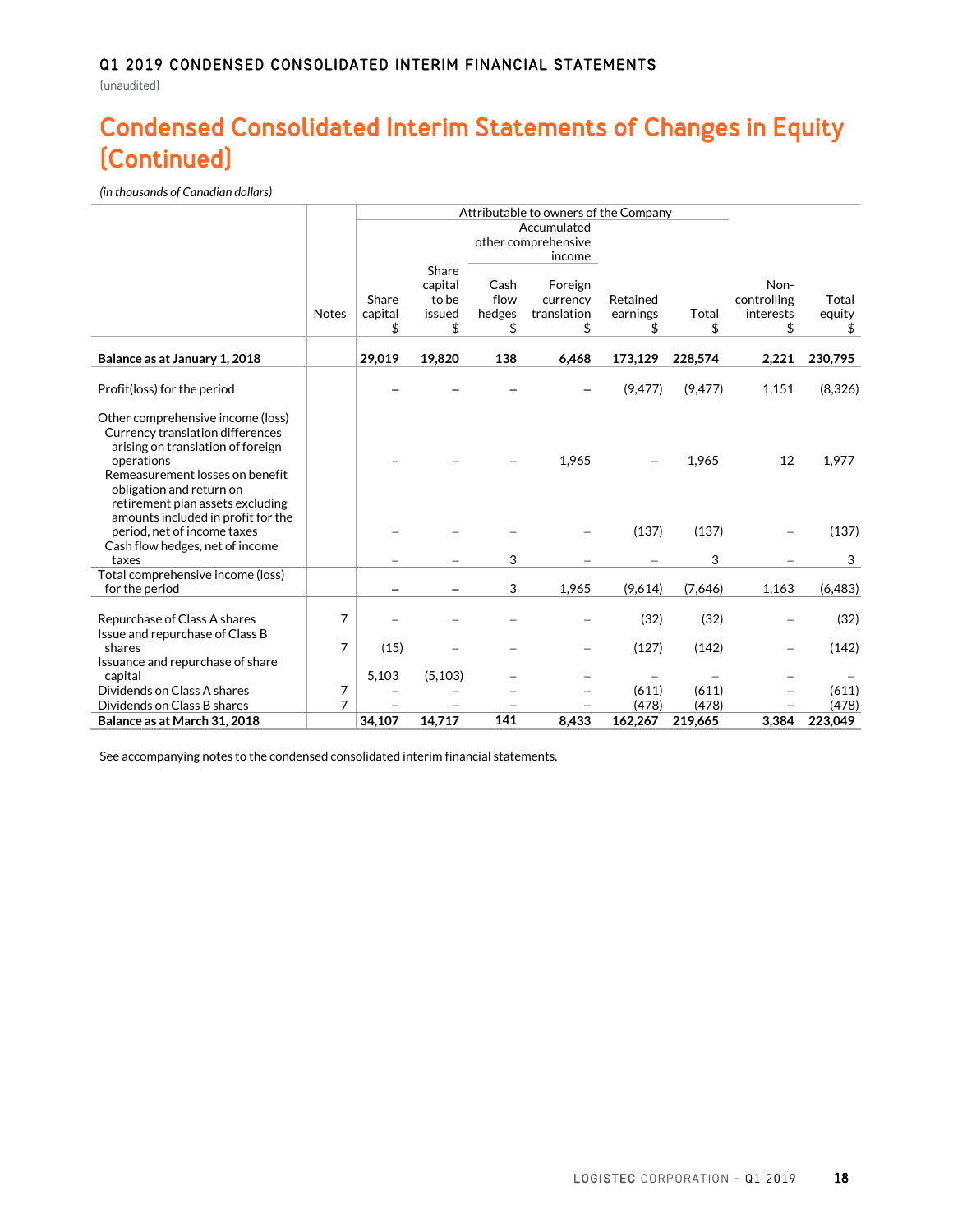# **Condensed Consolidated Interim Statements of Cash Flows**

*(in thousands of Canadian dollars)*

|                                                                                      |              |             | For the three months ended |
|--------------------------------------------------------------------------------------|--------------|-------------|----------------------------|
|                                                                                      |              | March 30.   | March 31.                  |
|                                                                                      | <b>Notes</b> | 2019        | 2018                       |
|                                                                                      |              | \$          | \$                         |
|                                                                                      |              |             |                            |
| <b>Operating activities</b>                                                          |              |             |                            |
| Loss for the period                                                                  |              | (8,931)     | (8,326)                    |
| Items not affecting cash and cash equivalents                                        |              | 10,382      | 6,640                      |
| Cash generated from operations                                                       |              | 1.451       | (1,686)                    |
| Dividends received from equity accounted investments                                 |              | 245         | 2.346                      |
| Contributions to defined benefit retirement plans                                    |              | (232)       | (294)                      |
| Settlement of provisions                                                             |              | (2)         | (43)                       |
| Changes in non-cash working capital items                                            |              | 13.700      | 25.328                     |
| Income taxes paid                                                                    |              | (5,607)     | (6,833)                    |
|                                                                                      |              | 9,555       | 18,818                     |
|                                                                                      |              |             |                            |
| <b>Financing activities</b>                                                          |              | 932         |                            |
| Net change in short-term bank loans<br>Issuance of long-term debt                    |              | 16,269      | (763)<br>90.958            |
| Repayment of long-term debt                                                          |              | (15, 582)   | (11,972)                   |
| Repayment of lease liabilities                                                       | 6            | (2,538)     |                            |
| Interest paid                                                                        | 6            | (2, 857)    | (795)                      |
| Repurchase of Class A shares                                                         | 7            |             | (32)                       |
| Repurchase of Class B shares                                                         | 7            | (504)       | (142)                      |
| Dividends paid on Class A shares                                                     |              | (671)       | (611)                      |
| Dividends paid on Class B shares                                                     |              | (526)       | (464)                      |
|                                                                                      |              | (5, 477)    | 76.179                     |
|                                                                                      |              |             |                            |
| <b>Investing activities</b>                                                          |              |             |                            |
| Interest received                                                                    |              | 282         | 86                         |
| Repayment of due to shareholders                                                     |              | (5, 386)    | (157)                      |
| <b>Business combination</b>                                                          |              |             | (85,634)                   |
| Cash acquired in a business combination                                              |              |             | 2,377                      |
| Issuance of note receivable                                                          |              |             | (5,067)                    |
| Acquisition of property, plant and equipment                                         |              | (9, 419)    | (4,673)                    |
| Acquisition of intangible assets                                                     |              | (27)        | (3)                        |
| Proceeds from disposal of property, plant and equipment                              |              | 123         | 25                         |
| Repayment of other non-current financial assets                                      |              | 52          | 52                         |
| Repayment of other non-current liabilities                                           |              | (86)        |                            |
| Acquisition of other non-current assets<br>Disposal of other non-current assets      |              | (271)<br>63 | (280)<br>106               |
|                                                                                      |              | (14,669)    | (93, 168)                  |
|                                                                                      |              |             |                            |
| Net change in cash and cash equivalents                                              |              | (10, 591)   | 1.829                      |
| Cash and cash equivalents, beginning of period                                       |              | 15.393      | 3.963                      |
| Effect of exchange rate on balances held in foreign currencies of foreign operations |              | 764         | (643)                      |
| Cash and cash equivalents, end of period                                             |              | 5,566       | 5,149                      |
|                                                                                      |              |             |                            |
| <b>Additional information</b>                                                        |              |             |                            |
|                                                                                      |              |             |                            |
| Acquisition of property, plant and equipment included in trade and other payables    |              | 2.627       | 295                        |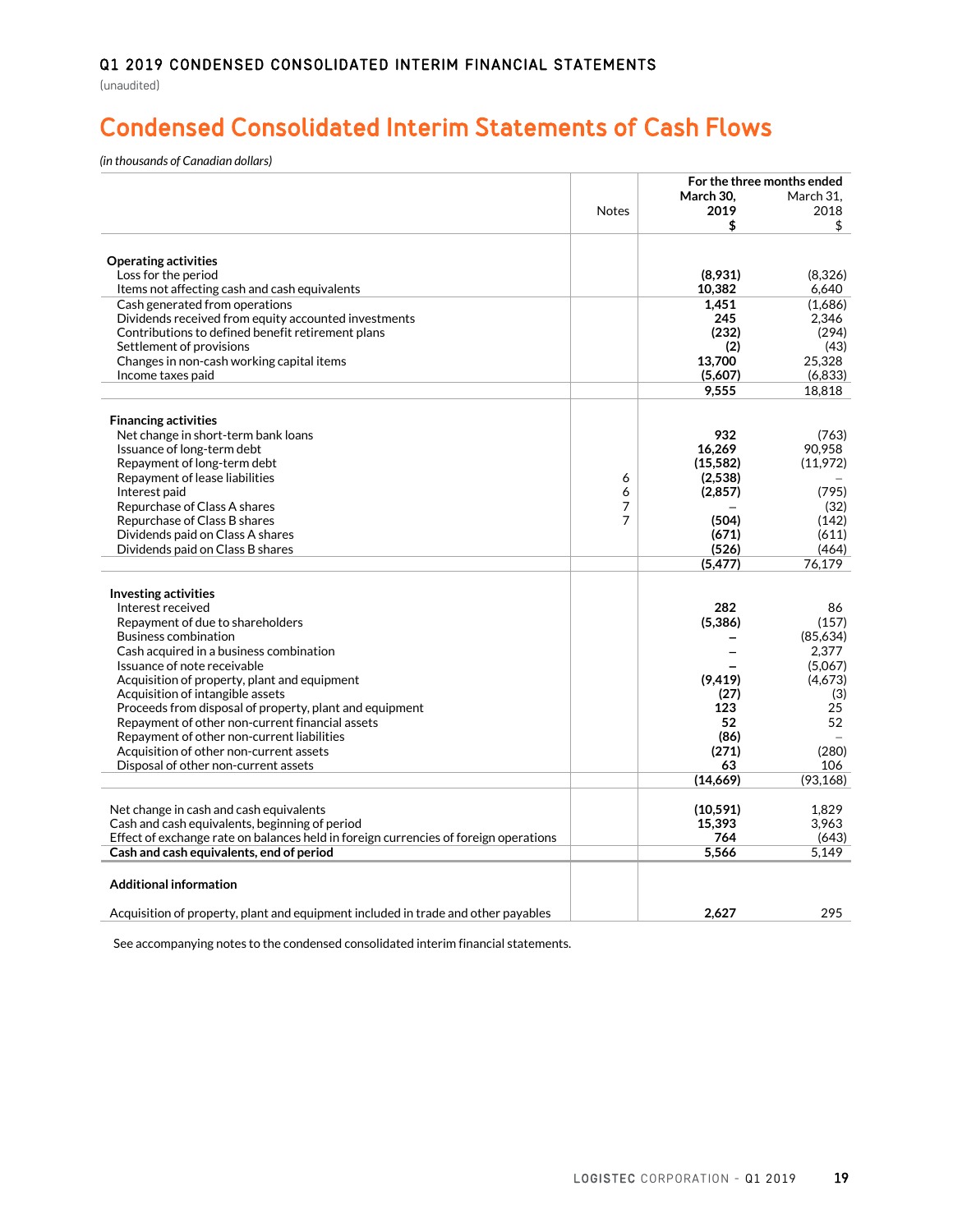as at and for the three months ended March 30, 2019, and March 31, 2018 (in thousands of Canadian dollars) (unaudited)

# **1. General Information**

LOGISTEC Corporation (the "Company") provides specialized cargo handling and other services to a wide variety of marine, industrial and municipal customers. The Company has cargo handling facilities in 36 ports across North America and offers marine agency services to foreign shipowners and operators serving the Canadian market. The Company is widely diversified on the basis of cargo type and port location with a balance between import and export activities. Furthermore, the Company, through its subsidiaries Sanexen Environmental Services Inc. ("Sanexen") and FER-PAL Construction Ltd. ("FER-PAL"), operates in the environmental services segment where it provides services for the trenchless structural rehabilitation of underground water mains, regulated materials management, site remediation, risk assessment and manufacturing of woven hoses.

The Company is incorporated in the Province of Québec and is governed by the Québec *Business Corporations Act*. Its shares are listed on the Toronto Stock Exchange ("TSX") under the ticker symbols LGT.A and LGT.B. The address of its registered office is 360 Saint. Jacques Street, Suite 1500, Montréal (QC) H2Y 1P5, Canada.

The Company's largest shareholder is Sumanic Investments Inc.

The accompanying Q1 2019 financial statements of the Company have been prepared by and are the responsibility of management. The Q1 2019 financial statements were approved by the Company's Board of Directors on May 9, 2019.

# **2. Basis of Preparation**

The condensed consolidated interim financial statements have been prepared in accordance with International Accounting Standards ("IAS") 34 *Interim Financial Reporting*, using the same accounting policies as outlined in Note 2 of the notes to 2018 consolidated financial statements, except as described below.

In the application of the Company's significant accounting policies, management is required to make judgments, estimates and assumptions about the carrying amounts of assets and liabilities. The estimates and associated assumptions are based on historical experience and other factors that are considered to be relevant. The estimates and underlying assumptions are reviewed on an ongoing basis. Actual results may differ from these estimates. The measurement of certain assets and liabilities in the preparation of these Q1 2019 financial statements includes significant assumptions made by management, which have been set out in Note 3 of the notes to 2018 consolidated financial statements.

The Q1 2019 financial statements do not include all of the information required for annual financial statements and should therefore be read in conjunction with the consolidated financial statements included in the Company's 2018 annual report.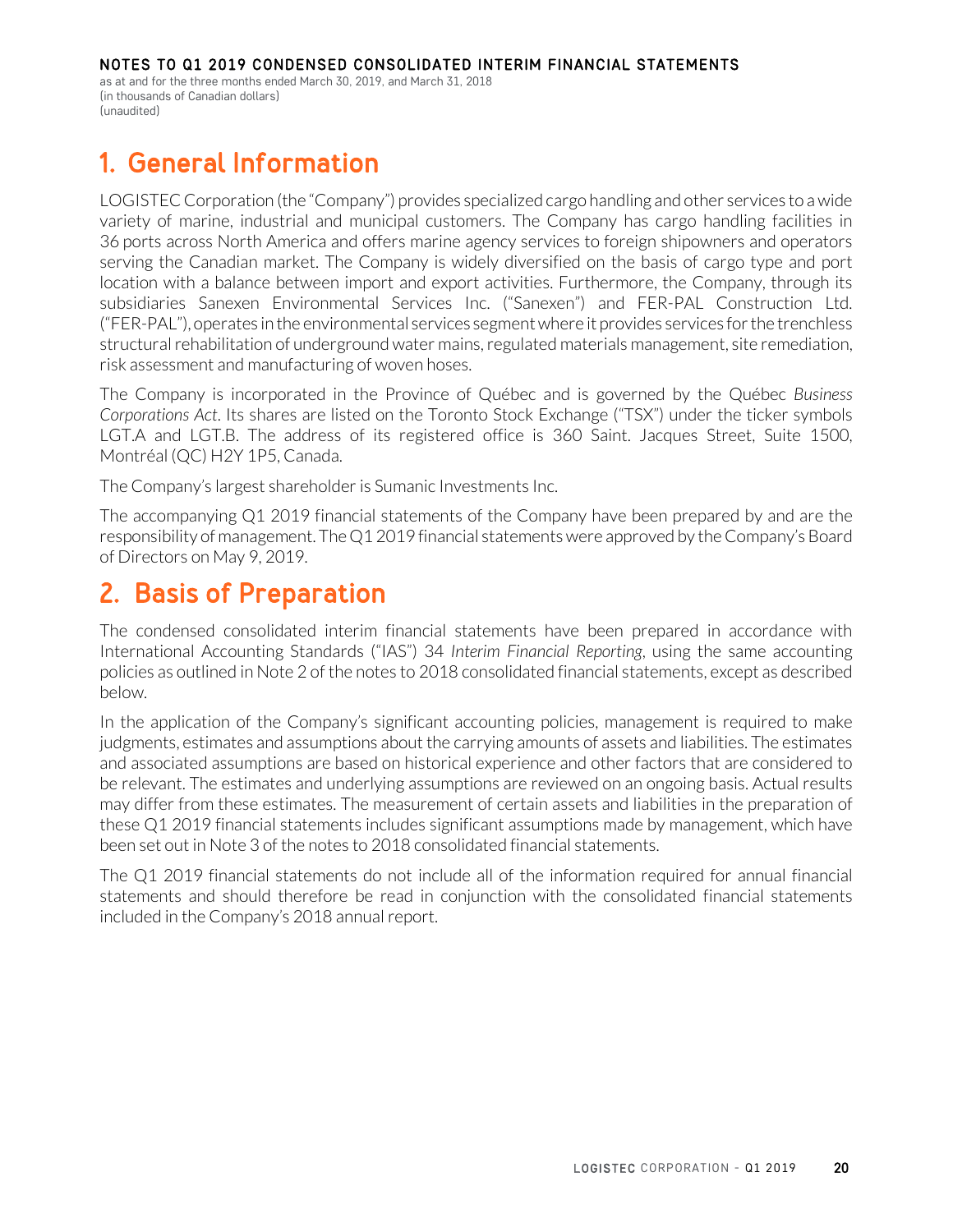as at and for the three months ended March 30, 2019, and March 31, 2018 (in thousands of Canadian dollars) (unaudited)

# Accounting Standard and Interpretation Issued and Adopted

On January 1, 2019, the Company adopted the following standards:

#### IFRS 16 *LEASES*

IFRS 16 specifies how to recognize, evaluate and present leases and provide information about them. The standard contains a unique model for lessee accounting which requires the recognition of assets and liabilities for all contracts unless the contract term is 12 months or less or the underlying asset has a low value. This standard replaces IAS 17 *Leases*("IAS 17"), IFRIC 4 *Determining whether an arrangement contains a lease*, SIC-15 *Operating Leases — Incentives* and SIC-27 *Evaluating the substance of transactions involving the legal form of a lease*.

The condensed consolidated interim financial statements have been prepared in accordance with IFRS 16. The Company adopted this standard using the modified retrospective approach, therefore the comparative information has not been restated and continues to be reported under IAS 17. The Company used the practical expedients exemptions for short-term leases, leases for which the underlying asset is of low value and apply a single discount rate to a portfolio of leases with similar remaining lease term.

The Company used the practical expedients exemptions not to reassess whether a contract is, or contains, a lease as at January 1, 2019. Instead, the Company reviewed and assessed its existing lease arrangements that were previously identified as leases under IAS 17 and, based on the facts and circumstances that existed at that date, concluded that the initial application of IFRS 16 has had the following impact regarding its recognition, measurement and disclosures:

- Property, plant and equipment increased by \$82,622 representing the right of use of assets of lease arrangements;
- − Long-term debt (including the current portion) increased by \$82,622 representing the present value of the lease payment discounted using the interest rate implicit in these lease arrangements;
- − Right of use of assets are depreciated in accordance with IAS 16 *Property, Plant and Equipment*. The expense for the period ended March 30, 2019 amounts to \$3,025 and is recorded in depreciation and amortization in the condensed consolidated interim statements of earnings;
- − Accretion expense on the lease liability amounts to \$922 million for the period ended March 30, 2019 and is recorded in finance expense in the condensed consolidated interim statements of earnings;
- January 1, 2019 \$ Operating lease commitment as at December 31, 2018, as disclosed in the Company's consolidated financial statements 85,229 Discounted using the incremental weighted average borrowing rate of 4.70% (7,833) Finance lease liabilities recognized as at December 31, 2018 **Finance 2018** 77,396 Recognition exemption for short-term and low-value asset leases (1,587) Extension and termination options reasonably certain to be exercised 29,165 Variable lease payments based on an index or a rate (22,352) **Lease liabilities recognized as at January 1, 2019 82,622**
- − Additional disclosures related to IFRS 16 are provided in Note 6.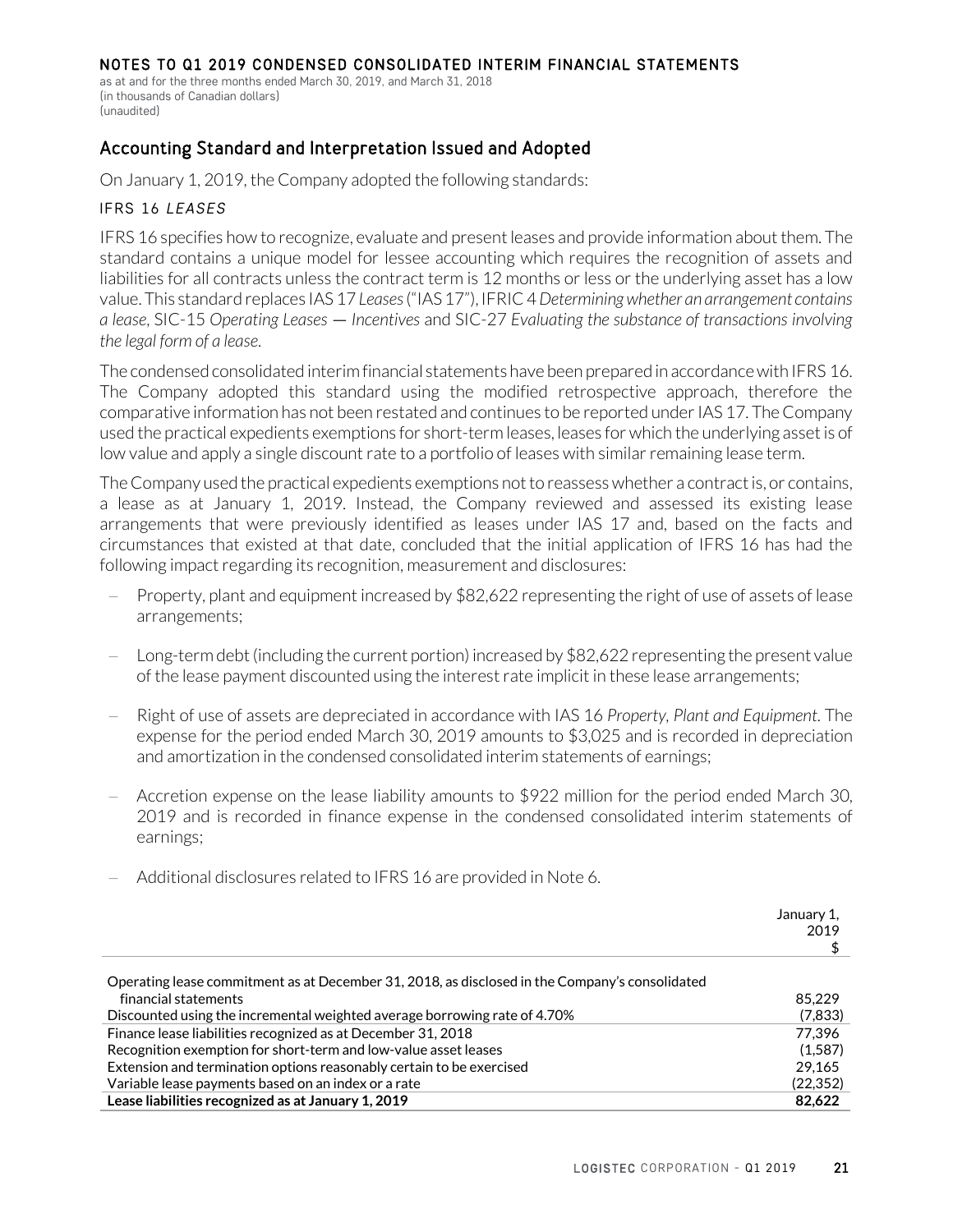as at and for the three months ended March 30, 2019, and March 31, 2018 (in thousands of Canadian dollars) (unaudited)

The Company has updated its significant accounting policies in the section below.

#### IFRIC 23 *ACCOUNTING FOR UNCERTAINTIES IN INCOME TAXES* (IAS 12)

IFRIC 23 *Uncertainty over Income Tax Treatments (IAS 12)*, clarifies how to apply the recognition and measurement requirements in IAS 12 *Income Taxes*, when there is uncertainty over income tax treatments.

The Q1 2019 financial statements have been prepared in accordance with IAS 12. The Company completed its assessment of the impact of this interpretation and the adoption does not have a material impact on the Q1 2019 financial statements.

#### Change in Significant Accounting Policies

The Company has initially adopted IFRS 16 as of January 1, 2019.

#### LEASE ARRANGEMENTS – ACCOUNTING POLICY APPLICABLE BEFORE JANUARY 1, 2019.

Leases were classified as either operating or finance leases based on the substance of the transaction at the inception of the lease.

#### *OPERATING LEASES*

Leases in which a significant portion of the risks and rewards of ownership were retained by the lessor were classified as operating leases. Expenses under an operating lease were recognized in the consolidated statements of earnings on a straight-line basis over the period of the lease.

#### *FINANCE LEASES*

Leases in which substantially all the risks and rewards of ownership were transferred to the Company were classified as finance leases.

Assets held under finance leases were initially recognized as assets of the Company at their fair value at the inception of the lease or, if lower, at the present value of the minimum lease payments. The corresponding liability to the lessor was included in the consolidated statements of financial position as a finance lease obligation and was classified in long-term debt.

Lease payments were apportioned between finance expense and reduction of the lease obligation using the effective interest method so as to achieve a constant rate of interest on the remaining balance of the liability. A finance expense was charged directly to the consolidated statements of earnings, unless it was directly attributable to qualifying assets, in which case it was capitalized.

#### LEASE ARRANGEMENTS – ACCOUNTING POLICY APPLICABLE AFTER JANUARY 1, 2019

At inception of a lease arrangement, the Company assesses whether a contract is or contains a lease, based on whether the contract conveys the right to control the use of an identified asset for a period of time in exchange for consideration.

#### *SHORT-TERM OR LOW VALUE LEASES*

The Company has elected not to recognize right-of-use assets and lease liabilities for short-term leases that have a lease term of 12 months or less and leases of low-value assets. The Company recognizes the lease payment associated with these leases as an expense on a straight-line basis over the lease term in the consolidated statements of earnings under the caption Rental expense.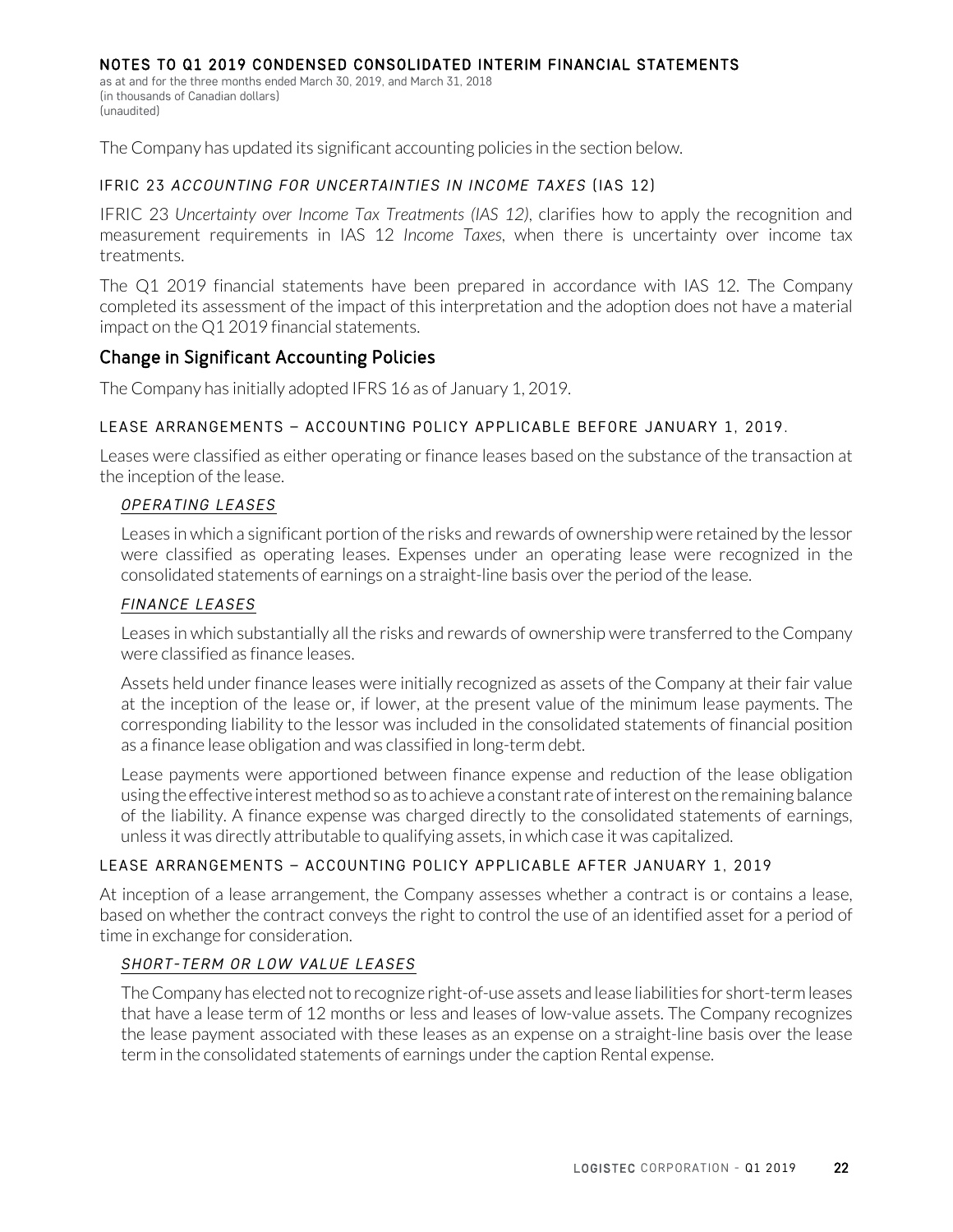as at and for the three months ended March 30, 2019, and March 31, 2018 (in thousands of Canadian dollars) (unaudited)

#### *ALL OTHER LEASES*

The Company recognizes a right-of-use asset and a lease liability at the lease commencement date. The right-of-use asset is initially measured based on the initial amount of the lease liability adjusted for any lease payments made at or before the commencement date, plus any initial direct costs incurred and estimate of costs to dismantle and remove the underlying asset or to restore the underlying asset or site on which it is located, less any lease incentives received. The assets are depreciated using the straight-line method over the earlier of the end of their estimated useful lives or the lease term. The lease term includes periods covered by an option to extend if the Company is reasonably certain to exercise that option.

Lease liability is initially measured at the present value of the lease payments, discounted using the interest rate implicit in the lease or, if that rate cannot be readily determined, the Company's incremental borrowing rate. Generally, the Company uses its incremental borrowing rate as the discount rate.

The lease liability is measured at amortized cost using the effective interest method. Lease payments are apportioned between finance expense and reduction of the lease liability using the effective interest method to achieve a constant rate of interest on the remaining balance of the liability. A finance expense is charged directly to the consolidated statements of earnings.

Lease liability is remeasured when there is a change in future lease payments arising from a change in an index or rate, if there is a change in the Company's estimate of the amount expected to be payable under a residual value guarantee, or if the Company changes its assessment of whether it will exercise a purchase, extension or termination option. When it is remeasured in this way, a corresponding adjustment is made to the carrying amount of the right-of-use asset.

# **3. Seasonal Nature of Operations**

Marine services are affected by weather conditions and are therefore of a seasonal nature. During the winter months, the St. Lawrence Seaway is closed. There is no activity on the Great Lakes, reduced activity on the St. Lawrence River, and no activity in Arctic transportation due to ice conditions.

Environmental services are also affected by weather conditions, as the majority of the specialized services offered depend upon the excavation of soils, which is more difficult during the winter.

Historically, the first quarter and, to a lesser extent, the second quarter have always presented a lower level of activity and yielded weaker results than the other quarters. The third and fourth quarters are usually the most active.

# **4. Financial Risk Management**

## Capital Management

The Company monitors the debt/capitalization ratio on a quarterly basis. As at March 30, 2019, the ratio is 49.1% based on debt of \$241,367 divided by a capitalization of \$491,950 (38.4% as at December 31, 2018, based on \$163,297/\$425,495). The variation is mainly explained by the application of IFRS 16, as fully described in Notes 2 and 6. When we exclude lease liabilities from the calculation, the debt/capitalization ratio as at March 30, 2019 is 39.3%.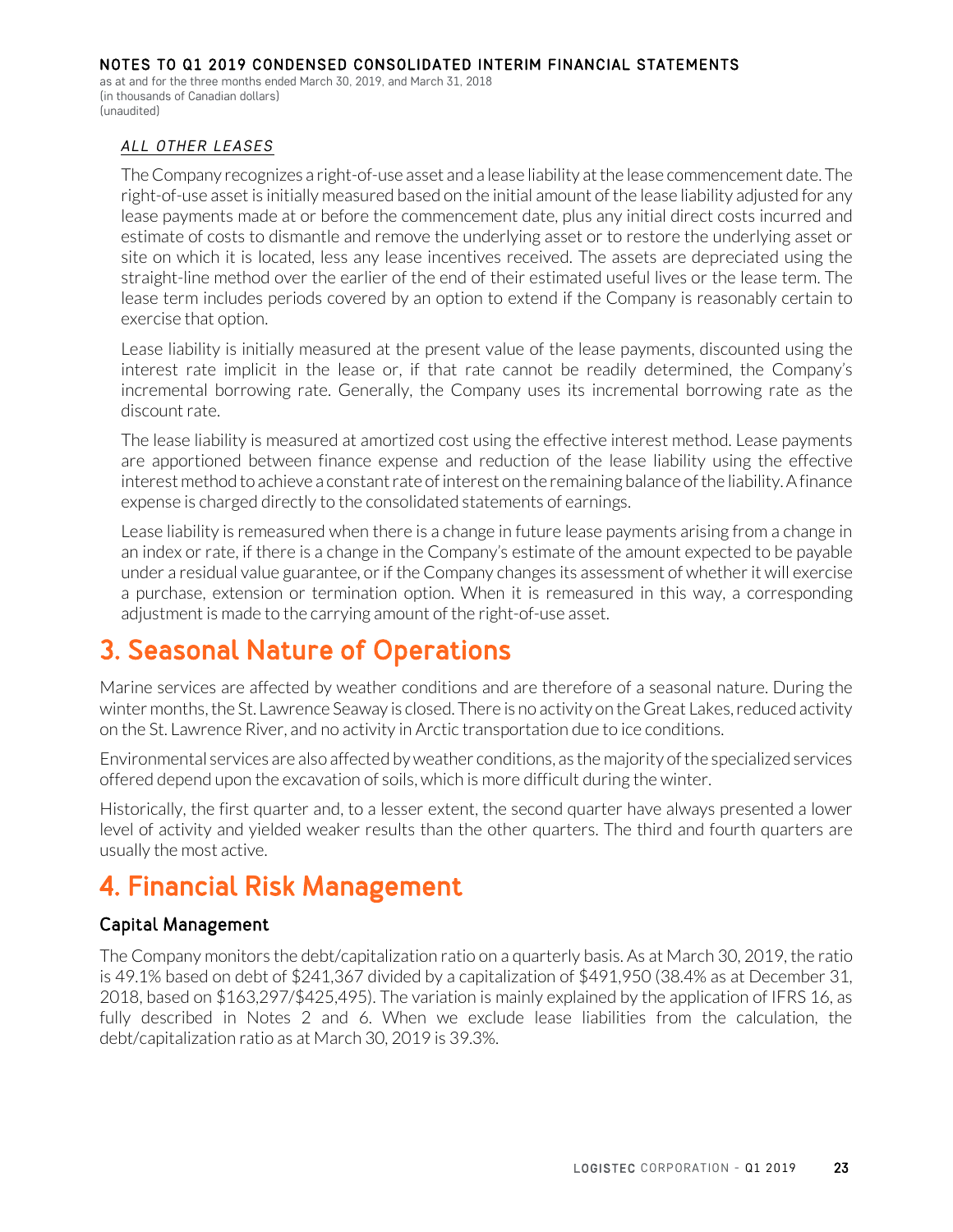as at and for the three months ended March 30, 2019, and March 31, 2018 (in thousands of Canadian dollars) (unaudited)

Note that an amount of \$47,448 is presented as non-current financial liabilities in the condensed consolidated interim financial statements of financial position. Of this amount, \$40,989 represents longterm liabilities associated with past acquisitions due to non-controlling and former shareholders of such businesses acquired. If we include these non-current financial liabilities of \$40,989 and we exclude lease liabilities of \$79,342 in our debt/capitalization ratio, the calculation becomes a debt of \$203,014 divided by a capitalization of \$453,597, resulting in a ratio of 44.8%.

As at March 30, 2019, the Company is in compliance with all of its obligations under the terms of its banking agreements.

### Credit Risk

Credit risk arises from the possibility that a counterpart will fail to perform its obligations. The Company conducts a thorough assessment of credit issues prior to committing to the investment and actively monitors the financial health of its investees on an ongoing basis. In addition, the Company is exposed to credit risk from customers. On the one hand, the Company does business mostly with large industrial and well-established customers, thus reducing its credit risk. On the other hand, the number of customers served by the Company is limited, which increases the risk of business concentration and economic dependency. Overall, the Company serves approximately 2,200 customers. For the three months ended March 30, 2019, the 20 largest customers account for 36.6% (51.5% in 2018) of consolidated revenue.

### Fair Value of Financial Instruments

As at March 30, 2019 and December 31, 2018, the estimated fair values of cash and cash equivalents, trade and other receivables, short-term bank loans, trade and other payables, and dividends payable approximated their respective carrying values due to their short-term nature.

The estimated fair value of long-term notes receivable, included in non-current financial assets, was not significantly different from their carrying value as at March 30, 2019 and December 31, 2018, based on the Company's estimated rate for long-term notes receivable with similar terms and conditions.

The estimated fair values of long-term debt and lease liabilities were not significantly different from their carrying values as at March 30, 2019 and December 31, 2018, since they had financing conditions similar to those then available to the Company.

Financial instruments recognized at fair value are classified using a hierarchy that reflects the significance of the inputs used to measure the fair value.

The fair value hierarchy requires that observable market inputs be used whenever such inputs exist. A financial instrument is classified in the lowest level of the hierarchy for which a significant input has been used to measure fair value.

An entity's own credit risk and the credit risk of the counterparty, in addition to the credit risk of the financial instrument, were factored into the fair value determination of the financial liabilities, including derivative instruments.

The Company presents a fair value hierarchy with three levels that reflects the significance of inputs used in determining the fair value assessments. The fair value of financial assets and liabilities classified in these three levels is evaluated as follows:

- − Level 1: valuation based on quoted prices (unadjusted) observed in active markets for identical assets or liabilities;
- − Level 2: valuation techniques based on inputs that are quoted prices of similar instruments in active markets, quoted prices for identical or similar instruments in markets that are not active, inputs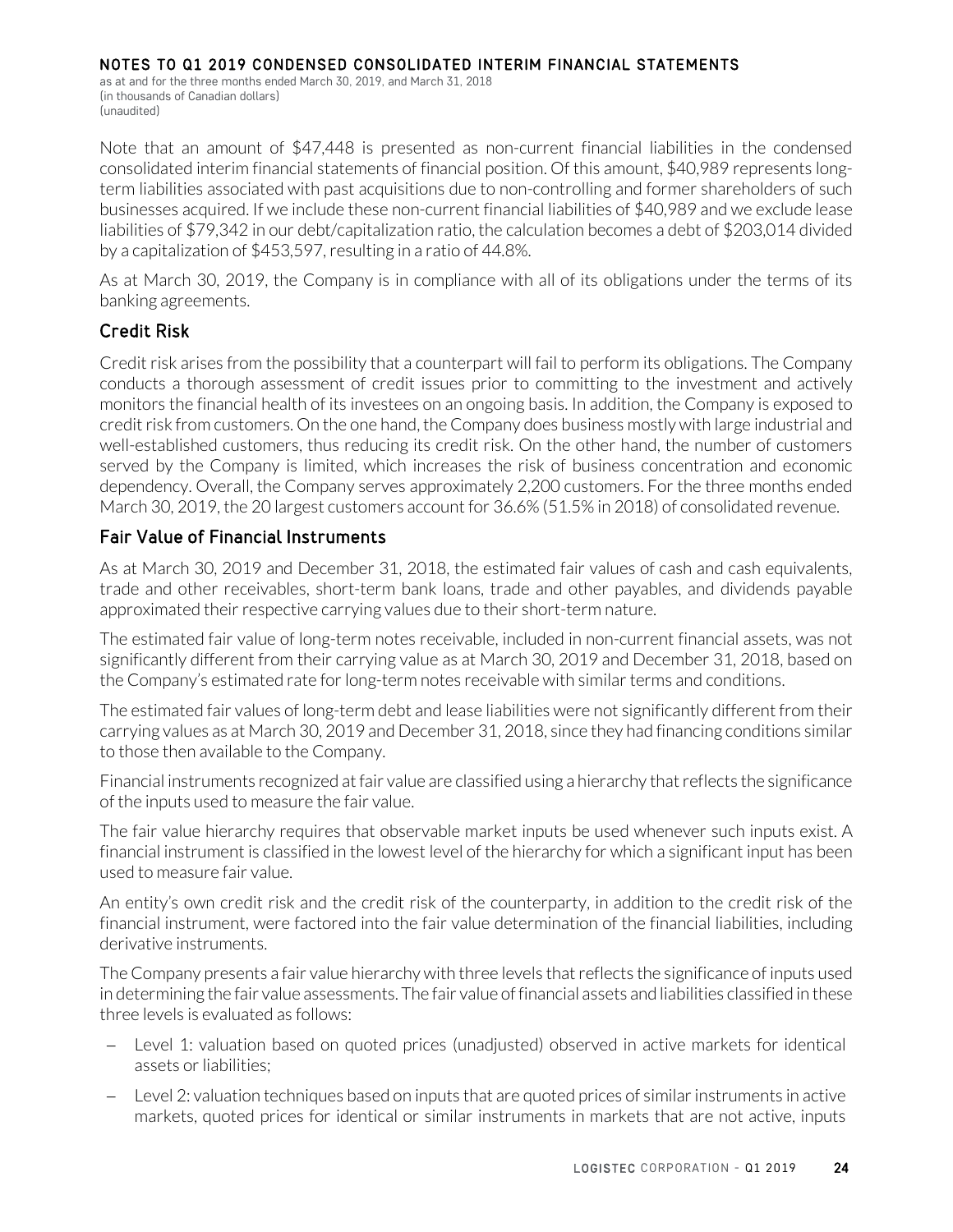NOTES TO Q1 2019 CONDENSED CONSOLIDATED INTERIM FINANCIAL STATEMENTS as at and for the three months ended March 30, 2019, and March 31, 2018

(in thousands of Canadian dollars) (unaudited)

> other than quoted prices used in a valuation model that are observable for the instrument being valued, and inputs that are derived mainly from or corroborated by observable market data using correlation or other forms of relationship;

− Level 3: valuation techniques based significantly on inputs that are not observable in the market.

For the period ended March 30, 2019, no financial instruments were transferred between levels 1, 2 and 3.

# Sensitivity analysis

On March 30, 2019, all other things being equal, a 10.0% increase of pre-established financial performance threshold of acquired businesses related to the written put option would have resulted in a decrease of \$3,250 in retained earnings for the period ended March 30, 2019, and an increase of the same amount in total liabilities. A 10.0% decrease of pre-established financial performance threshold would have had the opposite estimated impacts.

# **5. Business Combinations**

## 2018 Business Combinations

On May 25, 2018, the Company acquired 100% ownership of Pate for a purchase price of US\$9,599 (CA\$12,364), subject to certain adjustments.

Pate provides cargo handling and distribution services at its Florida operations. This acquisition continues to expand the Company's network of marine terminals and strategically positions LOGISTEC in the U.S. Gulf Coast region.

As at March 30, 2019, the Company finalized estimates of the fair value of assets acquired and liabilities assumed. Consequently, intangible assets were increased by \$5,620, property, plant and equipment was increased by \$1,945 and current assets were decreased by \$177 with an offsetting adjustment to goodwill in the amount of \$7,388. The comparative figures of the condensed consolidated statements of financial position have been changed accordingly.

At the acquisition date, the fair value of the underlying identifiable assets acquired and liabilities assumed, was as follows:

| 124     |
|---------|
|         |
| 1,093   |
| 6,039   |
| 3,400   |
| 5,667   |
| (201)   |
| (3,758) |
| 12,364  |
|         |

| the contract of the contract of the contract of the contract of the contract of the contract of the contract of<br>~<br>ash. |  |
|------------------------------------------------------------------------------------------------------------------------------|--|
|                                                                                                                              |  |

The purchase price allocation of Pate is final.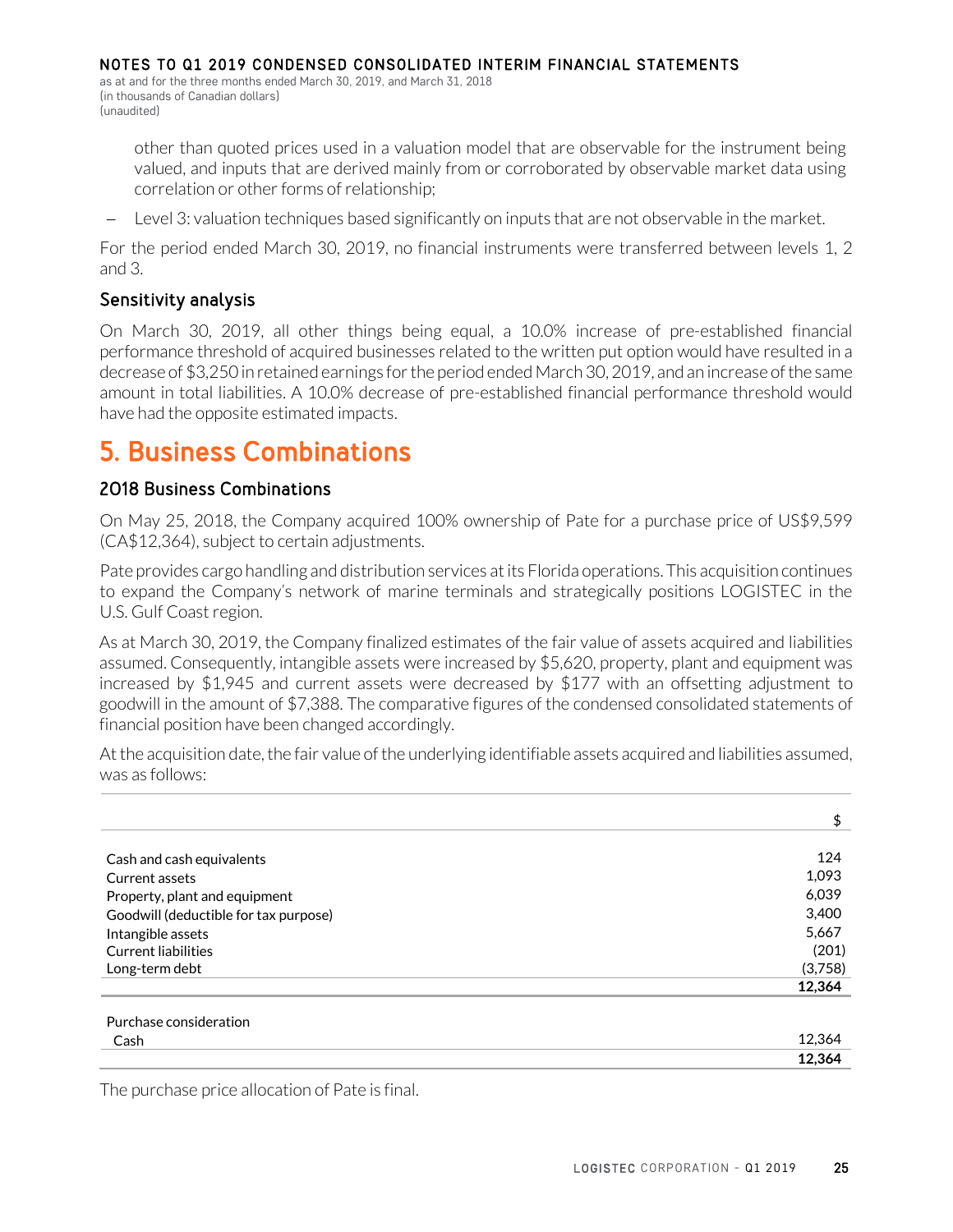as at and for the three months ended March 30, 2019, and March 31, 2018 (in thousands of Canadian dollars) (unaudited)

# **6. Lease arrangements**

As at March 30, 2019, the Company's property, plant and equipment include owned and leased assets.

| Carrying amount              | Land and<br>buildings | Machinery,<br>automotive<br>equipment | Computer<br>equipment,<br>furniture<br>and fixtures | Leasehold<br>improvements | Construction<br>in progress | Total             |
|------------------------------|-----------------------|---------------------------------------|-----------------------------------------------------|---------------------------|-----------------------------|-------------------|
| Owned<br>Right-of-use assets | 59.630<br>72.130      | 106.690<br>6.530                      | 749<br>197                                          | 8.168                     | 9.349                       | 184.586<br>78,857 |
|                              | 131.760               | 113.220                               | 946                                                 | 8.168                     | 9.349                       | 263,443           |

#### Right-of-use assets

| Carrying amount                                 | Land and<br>buildings | Machinery,<br>automotive<br>equipment<br>\$ | Computer<br>equipment,<br>furniture<br>and fixtures<br>\$ | Total   |
|-------------------------------------------------|-----------------------|---------------------------------------------|-----------------------------------------------------------|---------|
| As at January 1, 2019                           | 75.207                | 7.201                                       | 214                                                       | 82,622  |
| <b>Additions</b><br>Depreciation expense        | (2,437)               | (573)                                       | (15)                                                      | (3,025) |
| Effect of foreign currency exchange differences | (640)                 | (98)                                        | (2)                                                       | (740)   |
| As at March 30, 2019                            | 72.130                | 6,530                                       | 197                                                       | 78.857  |

#### Lease liabilities

|                                        | As at<br>March 30,<br>2019 |
|----------------------------------------|----------------------------|
| Contractual undiscounted cash flows    |                            |
| Less than 1 year                       | 11.275                     |
| Between 1 and 5 years                  | 42.911                     |
| More than 5 years                      | 37,655                     |
| Total undiscounted lease liabilities   | 91,841                     |
| Lease liabilities as at March 30, 2019 | 79,342                     |
| Current                                | 10.398                     |
| Non-current                            | 68,944                     |

### Amount recognized in the condensed consolidated interim statements of earnings

|                                                                                 | For the three months ended<br>March 30.<br>2019 |
|---------------------------------------------------------------------------------|-------------------------------------------------|
| Interest on lease liabilities                                                   | 922                                             |
| Variable lease payments, expense related to short-term and low-value assets not |                                                 |
| included in the measurement of lease liabilities                                | 8.166                                           |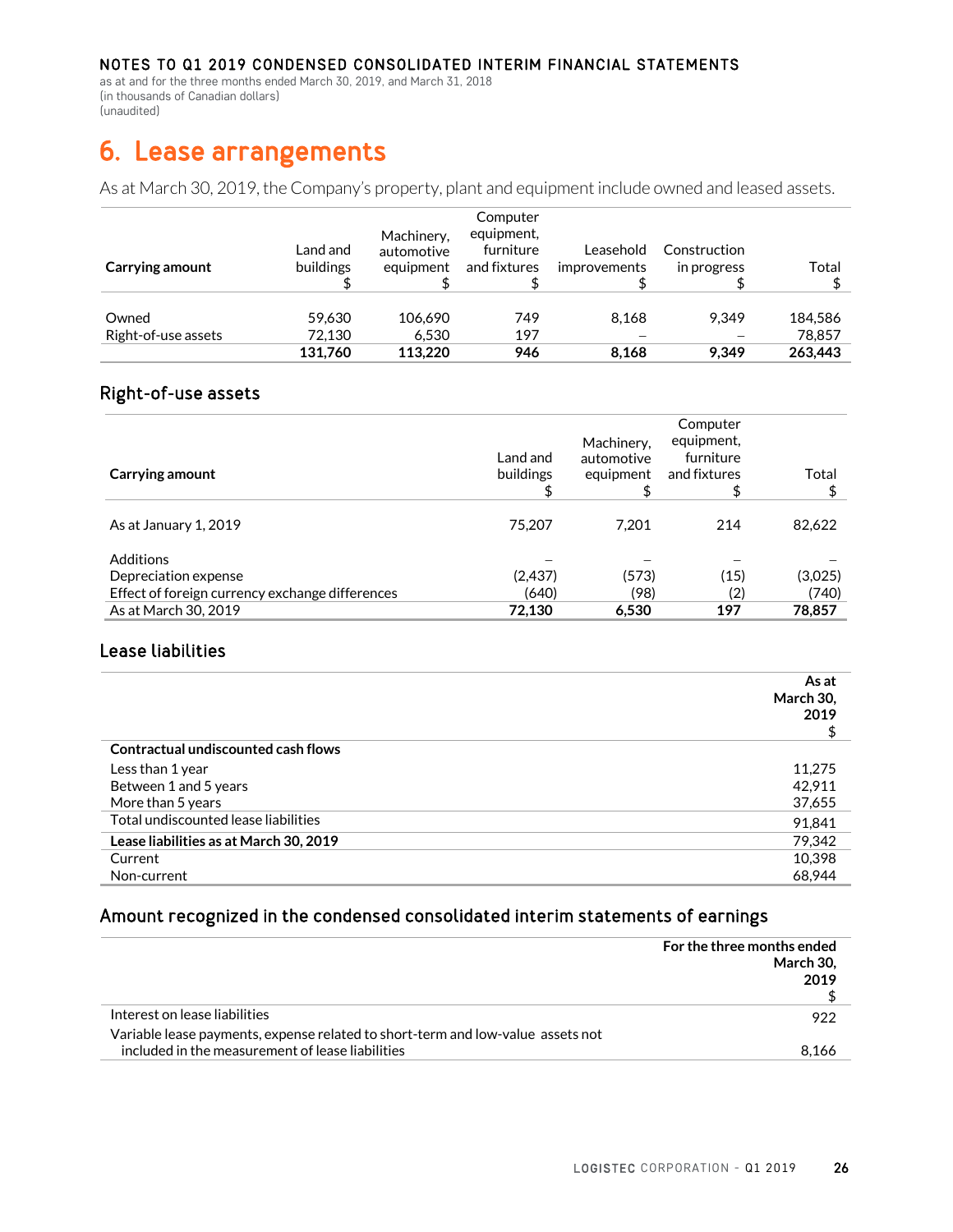as at and for the three months ended March 30, 2019, and March 31, 2018 (in thousands of Canadian dollars) (unaudited)

# **7. Share Capital**

During the first quarter of 2019, pursuant to the Company's normal course issuer bid, nil (700 in 2018) Class A shares and 11,500 (3,100 in 2018) Class B shares were repurchased and cancelled for cash consideration of nil (\$32 in 2018) and \$504 (\$142 in 2018), respectively. Of this amount, the excess over stated capital of the repurchased shares of nil (\$32 in 2018) and \$438 (\$127 in 2018), respectively, was charged to retained earnings.

As at March 30, 2019, the outstanding balance of the non-interest-bearing loans granted under the ESPP and repayable over two years has a carrying value of \$331 (\$315 as at December 31, 2018).

Following the 2016 agreement with Sanexen, as at March 30, 2019, LOGISTEC issued 148,567 Class B shares at \$33.02 per share, which reduced the share capital to be issued from \$14,717 as at December 31, 2018 to \$9,811 as at March 30, 2019.

The issued and outstanding shares were as follows:

| As at<br>March 30.<br>2019                                                                                                                      | As at<br>December 31.<br>2018 |
|-------------------------------------------------------------------------------------------------------------------------------------------------|-------------------------------|
| 7,392,722 Class A shares (7,392,722 as at December 31, 2018)<br>4.885<br>5,410,401 Class B shares (5,273,334 as at December 31, 2018)<br>34.971 | 4.885<br>30.131               |
| 39.856                                                                                                                                          | 35,016                        |

#### Dividends

Details of dividends declared per share are as follows:

|                         | For the three months ended |  |
|-------------------------|----------------------------|--|
| March 30,               | March 31,                  |  |
| 2019                    | 2018                       |  |
|                         |                            |  |
|                         |                            |  |
| 0.091<br>Class A shares | 0.083                      |  |
| Class B shares<br>0.100 | 0.091                      |  |

# **8. Revenues**

Revenue is detailed as follows:

|                                                                             | For the three months ended |           |
|-----------------------------------------------------------------------------|----------------------------|-----------|
|                                                                             | March 30.                  | March 31. |
|                                                                             | 2019                       | 2018      |
|                                                                             |                            |           |
|                                                                             |                            |           |
| Revenue from cargo handling services                                        | 89.137                     | 63,262    |
| Revenue from services relating to rehabilitation of underground water mains | 4.855                      | 1.105     |
| Revenue from site remediation services and decontamination services         | 8.992                      | 10.159    |
| Revenue from sale of goods                                                  | 11.764                     | 7,916     |
|                                                                             | 114,748                    | 82.442    |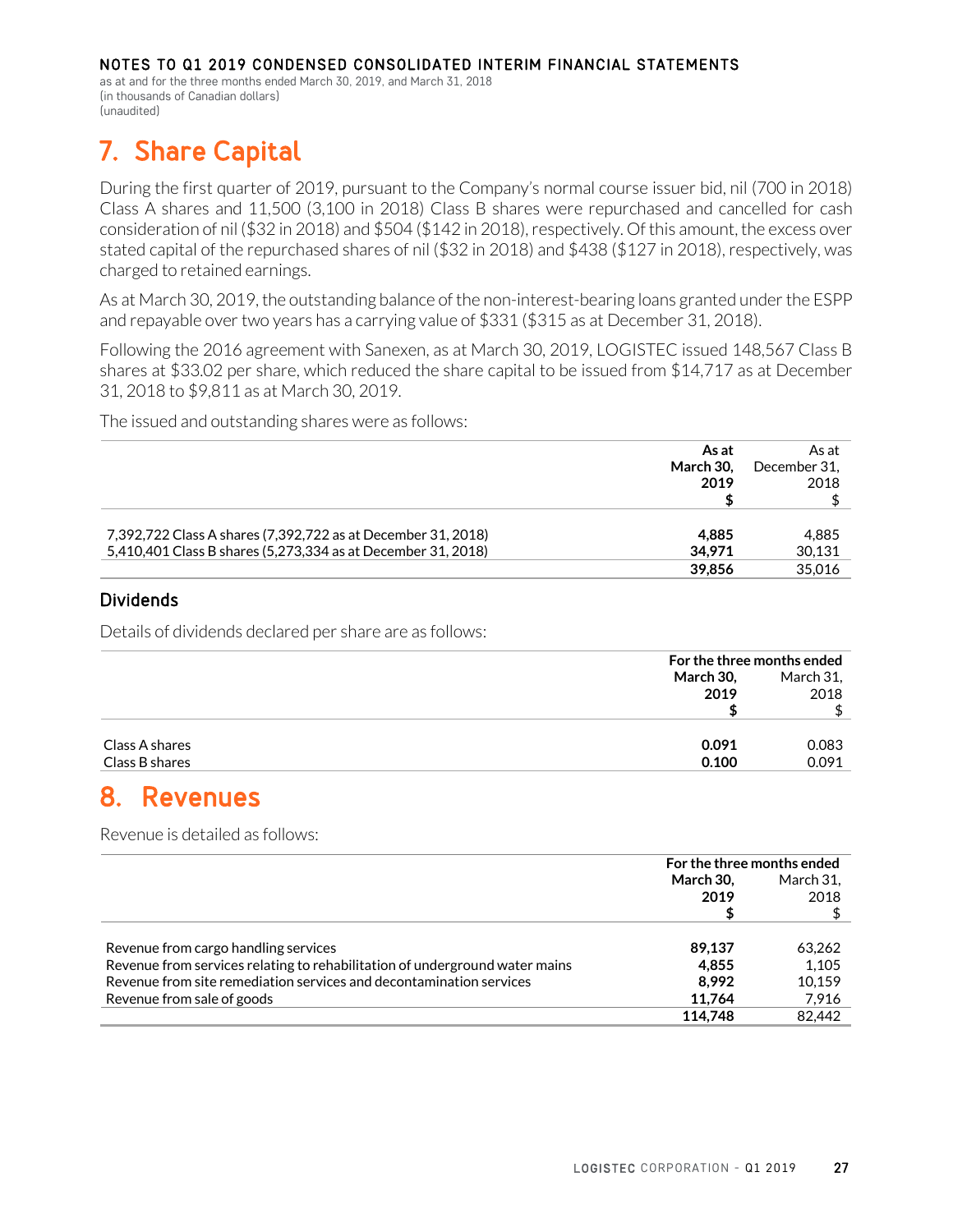as at and for the three months ended March 30, 2019, and March 31, 2018 (in thousands of Canadian dollars) (unaudited)

# **9. Segmented Information**

The Company and its subsidiaries are organized and operate primarily in two reportable industry segments: marine services and environmental services. The accounting policies used within the segments are applied in the same manner as for the condensed consolidated interim financial statements.

The Company discloses information about its reportable segments based upon the measures used by management in assessing the performance of those reportable segments. The Company uses segmented profit before income taxes to measure the operating performance of its segments.

The financial information by industry and geographic segments is as follows:

#### Industry Segments

The financial information by industry segment is as follows:

|                                           | Marine   | Environmental |          |
|-------------------------------------------|----------|---------------|----------|
|                                           | services | services      | Total    |
|                                           | \$       | \$            | \$       |
|                                           |          |               |          |
| For the three months ended March 30, 2019 |          |               |          |
| Revenue                                   | 91,126   | 23.622        | 114,748  |
| Loss before income taxes                  | (957)    | (11,261)      | (12,218) |
| As at March 30, 2019                      |          |               |          |
| Total assets                              | 436,558  | 235,532       | 672,090  |
| <b>Total liabilities</b>                  | 304.880  | 114,487       | 419,367  |
| For the three months ended March 31, 2018 |          |               |          |
| Revenue                                   | 63,262   | 19.180        | 82,442   |
| Profit (loss) before income taxes         | 2.132    | (12.203)      | (10,071) |
|                                           |          |               |          |
| As at December 31, 2018                   |          |               |          |
| Total assets                              | 377,876  | 259,227       | 637,103  |
| <b>Total liabilities</b>                  | 242,708  | 130,006       | 372.714  |
|                                           |          |               |          |

### Geographic Segments

The Company's revenue from external customers by country of origin and information about its noncurrent assets by location of assets are detailed below.

|                                           | Canada  | USA     | Total   |
|-------------------------------------------|---------|---------|---------|
| Revenue                                   | \$      |         |         |
|                                           |         |         |         |
| For the three months ended March 30, 2019 | 50,322  | 64.426  | 114.748 |
| For the three months ended March 31, 2018 | 47,263  | 35,179  | 82,442  |
|                                           |         |         |         |
| Non-current assets $(1)$                  |         |         |         |
| As at March 30, 2019                      | 261.950 | 228,432 | 490,382 |
| As at December 31, 2018                   | 229,209 | 181,931 | 411.140 |

*(1) Non-current assets exclude non-current financial assets and deferred income tax assets.*